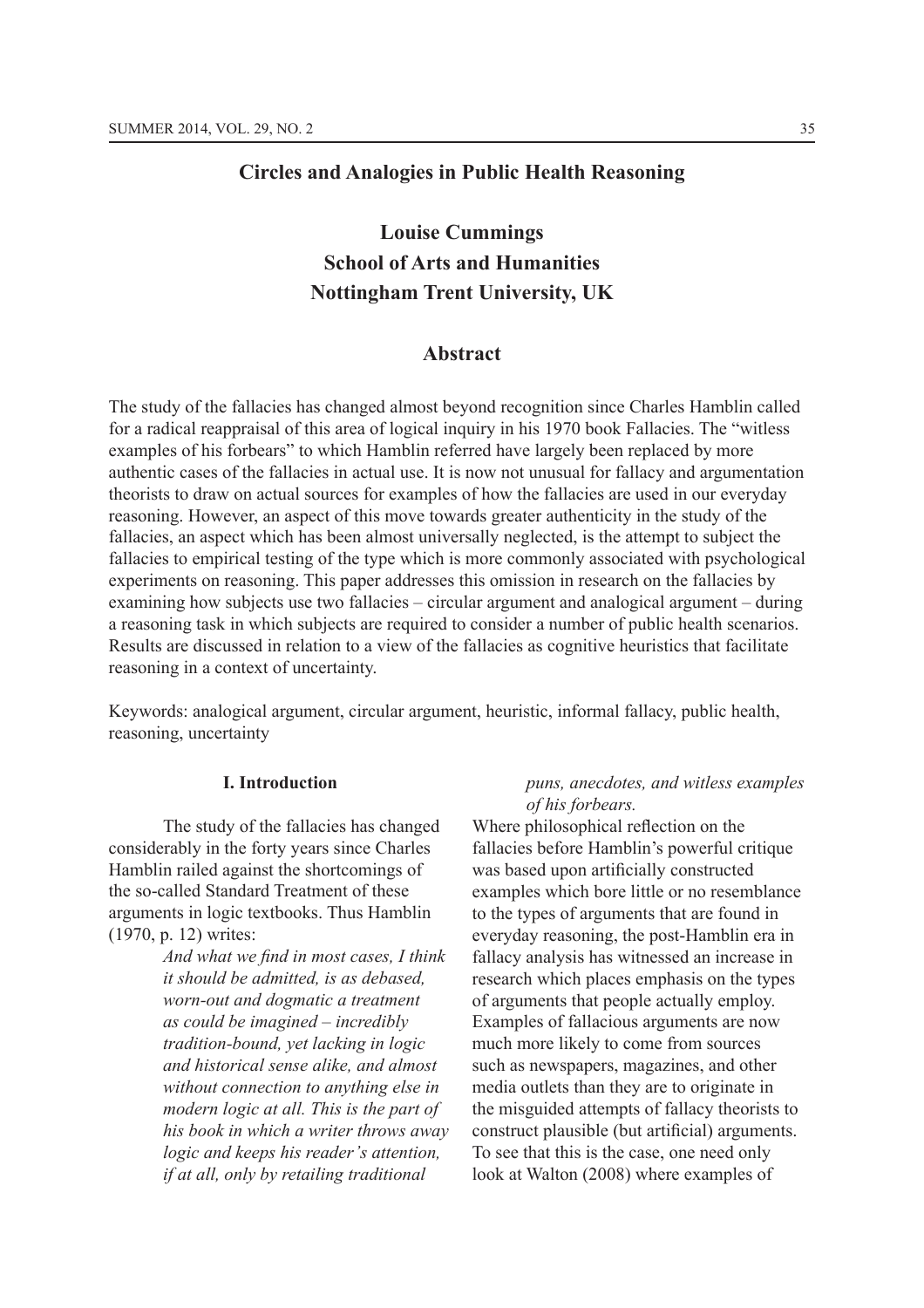fallacious arguments from actual sources are in abundance. Examples include a discussion of ad hominem argument based on an article in the *National Post* (2005), appeals to authority using an article featured in *Newsweek* and the argument from popularity based on a televised interview with a politician during the Canadian Broadcasting Company programme *This Week in Parliament* 

The move to more naturalistic data for examination by fallacy theorists has undoubtedly had benefits for the theoretical frameworks of the fallacies that have emerged. The increased authenticity of these frameworks is a direct consequence of efforts to engage with people's actual reasoning. One aspect of this improved authenticity is the development of new criteria for the evaluation of arguments. Arguments are now as likely to be characterised as fallacious if they violate discussion rules in a dialogue or conversation as they are if they fall short of some deductive standard of validity or soundness. This new emphasis on people's actual reasoning is part of a wider pragmatic turn in the study of fallacies, a turn in which aspects of context (a notion despised by earlier theorists) must be considered in any assessment of an argument. The arguer and his or her motivations for producing an argument is an integral part of context. The person who produces and receives arguments, it seems, has never before been so important to the study of the fallacies.

One example of this pragmatic turn is the pragma-dialectical framework of Frans van Eemeren and Rob Grootendorst (1984, 1995, 2004). This framework draws on speech act theory and other insights of Grice and Searle in developing an account of argumentation. Speech acts that violate one of the rules for a critical discussion and undermine attempts to resolve a difference of opinion are characterized as fallacies: "Any infringement of one or more of the rules, whichever party commits it and at whatever stage in the discussion, is a possible threat to the resolution of a difference of opinion and must therefore

be regarded as an incorrect discussion move. In the pragma-dialectic approach, fallacies are analyzed as such incorrect discussion moves in which a discussion rule has been violated" (van Eemeren and Grootendorst 1995, p. 136). (For further discussion of pragma-dialectics, see Cummings (2010a).)

But appearances can be deceptive. Notwithstanding the emphasis on the role of the arguer in reasoning and on examining actual arguments as opposed to artificially constructed arguments, there is a very real sense in which fallacy theorists are still failing to engage with actual reasoners. Almost nothing is known about the cognitive and other psychological processes that people use to assess that group of fallacious arguments about which Hamblin had most to say, the informal fallacies. This should be compared to the extensive psychological literature that exists on deductive reasoning and fallacies and the equally large literature that exists on induction and errors of probabilistic reasoning. For example, a prominent psychologist of deduction, Philip Johnson-Laird, has proposed a mental models theory to account for people's performance (including fallacies) in deductive reasoning tasks (see Johnson-Laird and Byrne  $(1991)$  for extensive discussion). The work of Amos Tversky and Daniel Kahneman (1974) was most notable among the first investigators to study the types of errors subjects committed during probabilistic reasoning. (See Kahneman's 2011 engaging account of their research in *Thinking, Fast and Slow.)*

In contrast*,* no one has subjected the informal fallacies to experimental investigation, even though similar studies of other areas of logic have yielded useful results about the logical processes that people find rationally compelling. There are various reasons for this omission. Chief amongst them is an aversion to psychologism in logic. I concur with the stance on psychologism taken by Gabbay and Woods (to appear) in their empirically sensitive logic: "Investigators" who make room for context and agency are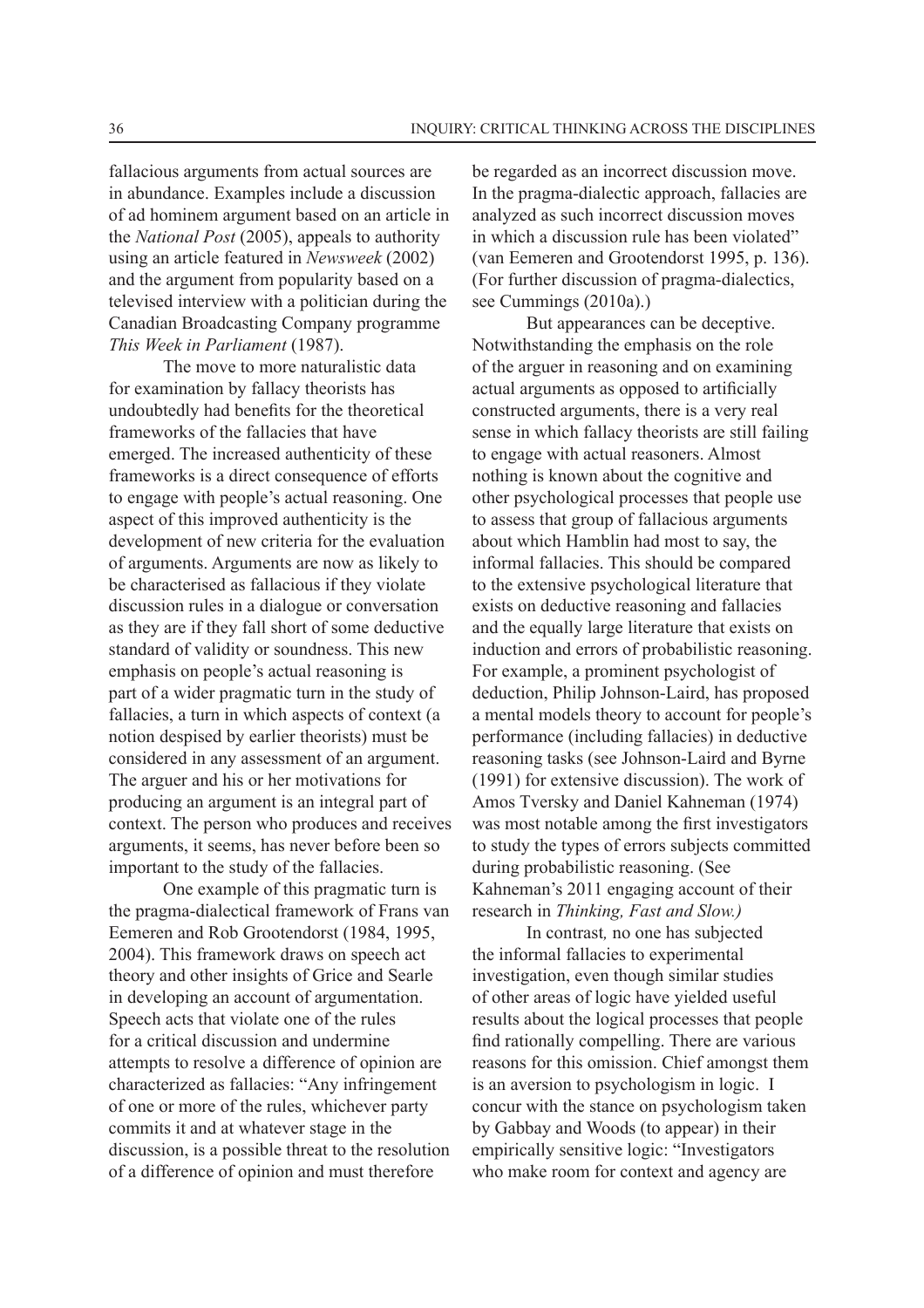drawn to a form of what used to be called the Laws of Thought approach and, accordingly, are committed to an element of *psychologism in logic. . . . Psychologism is once again an open question in the research programme of logical theory. Its re-emergence should not be prejudged. Better to wait and see how, once it is up and running, a psychologically real, agent-based logic fares as a theory of reasoning*" (italics in original).

Indeed the very fact that other branches of logic have survived the approaches of psychology (and not just survived these approaches, but positively benefited from them) should reassure fallacy theorists that their particular corner of logic can only be enhanced by input from psychological studies of the informal fallacies. At least this is my starting point for the discussion in the current paper. The arguments investigated in this study – circular argument and analogical argument – have been extensively discussed in the fallacy and argumentation literature. But no one has previously attempted to elicit responses from subjects concerning the conditions under which these arguments are judged to be more or less warranted. This paper undertakes to do just that in the context of a task that examines public health reasoning.

The choice of public health reasoning as a context in which to examine circular and analogical arguments is motivated by the following considerations. The central claim of this paper is that many informal fallacies function as cognitive heuristics which can facilitate reasoning in contexts of uncertainty. The uncertainty in question may lie with scientists themselves, as when they are confronting an emerging infectious disease such as Severe Acute Respiratory Syndrome (SARS) or Bovine Spongiform Encephalopathy (BSE) and there is little or no knowledge of how the pathogens responsible for these diseases will behave. This lack of knowledge often extends beyond those scientists who are directly charged with responding to a public health problem to other medical professionals who provide advice on risk to the public. There is evidence that on the issue of BSE at least, medical professionals lacked sufficient knowledge to give advice to the public about the disease. Simpson et al.  $(1996)$  conducted a survey of knowledge of BSE among 1,038 doctors in North Yorkshire, England. These investigators found that most  $d$  doctors (55%) thought that their knowledge of BSE was inadequate for them to give advice to the public.

Alternatively, it may be a member of the public who is experiencing uncertainty, as when a person is attempting to assess the significance of some public health issue but lacks the scientific knowledge that is required to undertake such an assessment. In both scenarios, a lack of knowledge can be successfully bridged through circular and analogical reasoning. To the extent that these reasoning strategies permit scientists and lay reasoners to move beyond gaps in their knowledge and make decisions about public health issues, these strategies can be seen to serve as cognitive heuristics that facilitate reasoning in contexts of uncertainty. The heuristic value of these strategies for scientists addressing the emergence of BSE and HIV/AIDS has been described in various publications to date (Cummings, 2002, 2004, 2009, 2010b, 2011, 2012a-c, 2013a-b, 2014ae,  $2015a-b$ ). This is the first study to examine how these same strategies are employed by lay reasoners, who must also cope with uncertainty in dealing with public health problems, albeit uncertainty that is generated through a rather limited (in some cases, non-existent) knowledge of the scientific issues involved. It is expected that the lay reasoner will also find these reasoning strategies to be a facilitative cognitive resource in the face of uncertainty.

#### **II. Arguments as Cognitive Heuristics**

While the idea that certain fallacies can function as cognitive heuristics during reasoning about public health problems is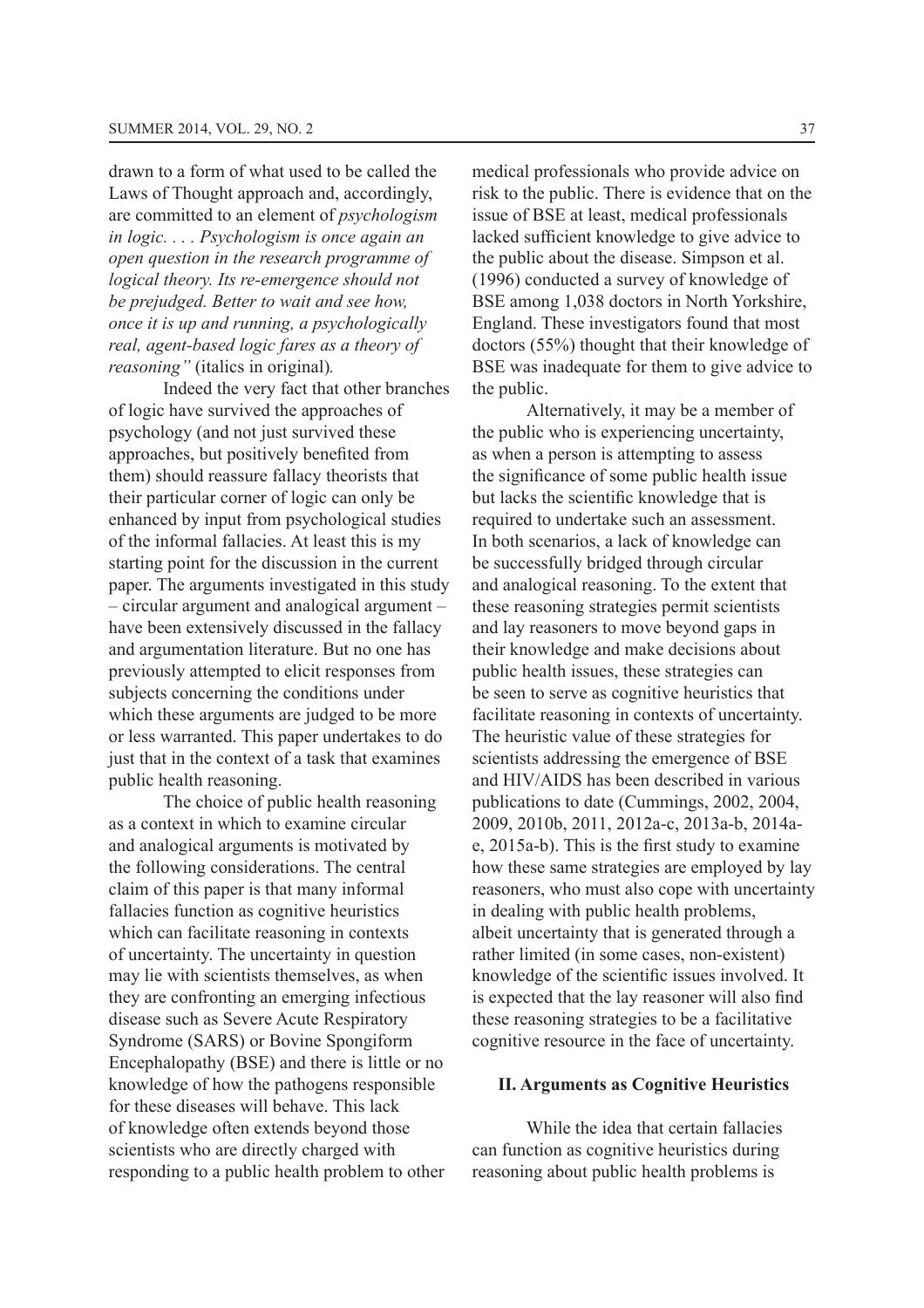new, the place of heuristics in reasoning is actually well established. Reasoning heuristics were first systematically studied by Amos Tversky and Daniel Kahneman. In their landmark article "Judgment under Uncertainty: Heuristics and Biases," Tversky and Kahneman  $(1974, p. 1124)$  described a number of heuristics that reasoners use in probabilistic reasoning: "Many decisions are based on beliefs concerning the likelihood of uncertain events…people rely on a limited number of heuristic principles which reduce the complex tasks of assessing probabilities and predicting values to simpler judgmental operations." Although Tversky and Kahneman acknowledged that heuristics could be useful, they were concerned to emphasise the "severe and systematic errors" to which heuristics could lead. For example, one such error is known as the gambler's fallacy, the belief that random processes self-correct: "if [a random] sequence has strayed from the population proportion, a corrective bias in the other direction is expected" (Tversky and Kahneman, 2004, p. 193). (For an extensive and up-to-date account of their research program see Kahneman, 2013.)

By the time heuristics began to receive sustained attention in the literature on risk, an altogether more benign view of these cognitive operations was beginning to take shape. The emphasis now was less on the errors in reasoning to which heuristics might lead and more on their facilitative function in dealing with complex problems. Some of these problems concerned issues of public health significance. Trumbo (2002) and Johnson (2005) discussed heuristics in two studies that applied a heuristic-systematic model to the assessment of risk. These studies required subjects to assess risks that were communicated in epidemiological information about cancer rates (Trumbo) and which were posed by a semi-hypothetical industrial facility (Johnson). Johnson  $(2005, p. 632)$  states that

> *"[a]…heuristic-systematic model (HSM) separate[s] systematic from*

*heuristic information processing. The systematic approach…is deliberative, attends to detail, weighs alternative views, and assesses argument quality in judging the validity of persuasive messages. The heuristic approach is alert to cues (e.g., trusted groups' evaluation of the information) and simple decision rules (if encoded in memory, accessible to recall, and deemed reliable) justifying quick intuitive judgment."* 

Wilson et al. (2004) examined heuristic processing in a study of how adults assessed risks associated with genetically modified food crops.

So heuristics are not a new phenomenon in the study of reasoning or even the study of public health reasoning. But what is novel about the approach adopted in this paper is that no-one has previously attempted to cast certain informal fallacies in terms of cognitive heuristics that people employ when they form judgements about public health problems. Yet, there is much to recommend this approach. For those philosophers and logicians who have subjected the informal fallacies to serious scrutiny, the rewards have been plentiful. Quite apart from being examples of weak, bad, or shoddy reasoning, the informal fallacies have been found to be rationally warranted arguments within certain contexts of use. A sizeable literature now exists on non-fallacious variants of most of the major fallacies. The work of two fallacy theorists – Douglas Walton and John Woods – has been particularly influential in this regard. In a large number of books and journal articles, these theorists have described non-fallacious forms of *petitio principii* (begging the question). *argumentum ad ignorantiam* (the argument from ignorance), and *argumentum ad baculum* (the argument from the stick or appeal to force), amongst others (Walton 1985, 1992; Woods 1995, 2004). Of course, in emphasizing that there exist non-fallacious variants of the fallacies, this is not the same as saying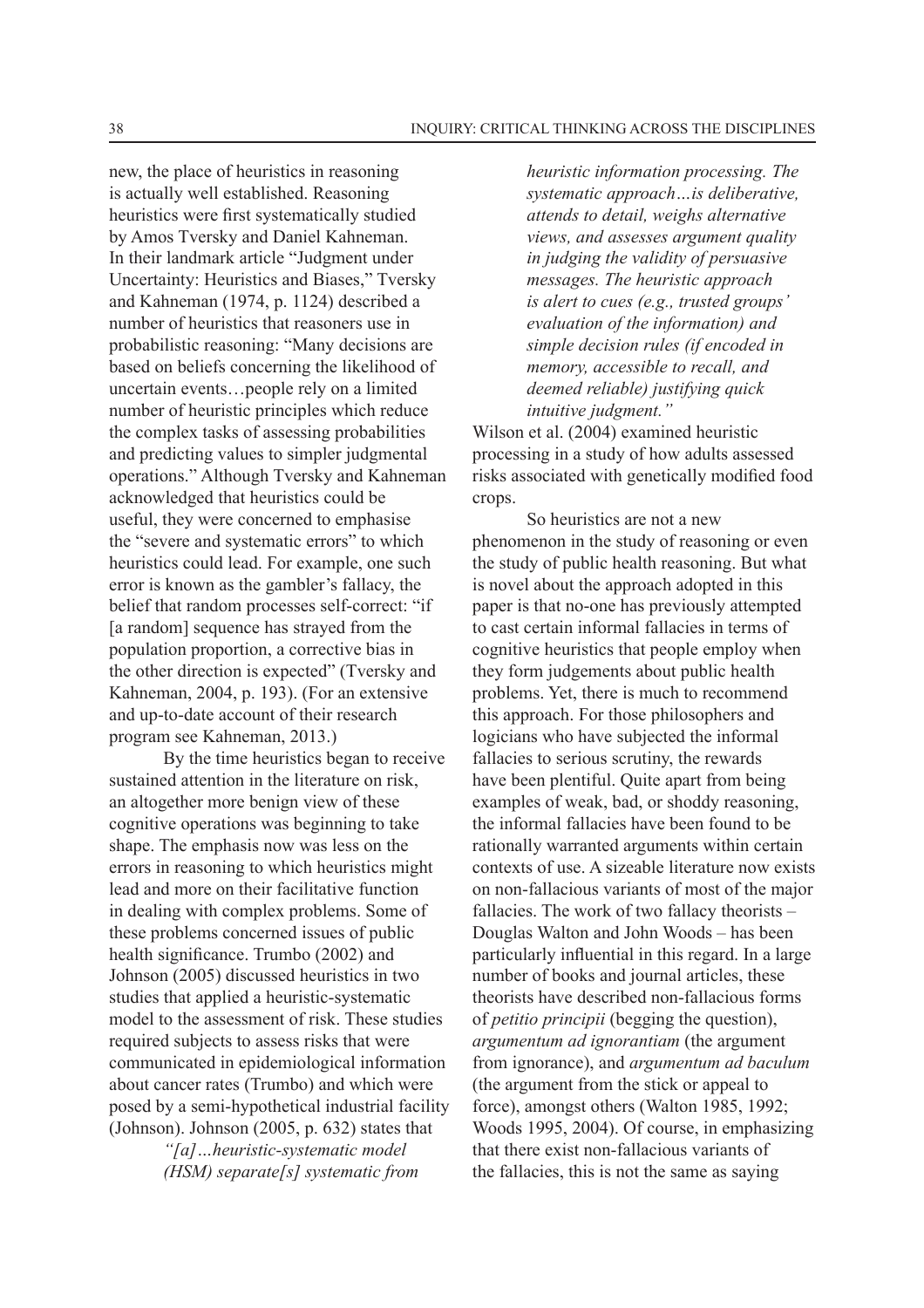that there are no such things as fallacies. For discussion of novel fallacious arguments in the context of the BSE problem, see Cummings  $(2005)$ .

An altogether smaller literature has sought to describe how these fallacies function non-fallaciously within the context of important public health issues (Cummings, 2002, 2004, 2009, 2010b, 2011, 2012a-c,  $2013a-b$ ,  $2014a-e$ ,  $2015a-b$ ). What these latter studies have revealed is that these argument forms can sustain reasoning in contexts that preclude other modes of reasoning, principally deduction and induction. These contexts exhibit pervasive uncertainty of the type commonly encountered at the outset of a scientific inquiry or when deliberations exceed a reasoner's available cognitive resources. In the sections to follow, we examine the features of two such heuristics, circular argument and analogical argument. The findings of a study that examines the conditions under which reasoners accept and reject these argument forms are described. In reporting findings from a psychological study of the fallacies, this study goes beyond the exclusively philosophical literature that exists on the informal fallacies.

#### **II.A Circular Argument**

Circular argument, also variously known as *petitio principii*, question-begging argument and *circulus probandi*, has long been a source of fascination for philosophers and logicians. This argument is a strange hybrid of deductive validity and epistemic unacceptability. An argument of the form 'p, therefore p' is none other than the principle of identity in formal logic. Woods and Walton (1975, p. 107) describe how "[a]rguments of the form 'p, therefore p' always or nearly always beg the question, yet their formal validity is impeccably reflected in standard first-order logic." Perelman  $(1982, p. 22)$  states that "It the affirmation if p, then p, stating that a proposition implies itself, is not only true but

is a fundamental logical law: it is the principle of identity."

However, a premise that is as unknown as the conclusion to be proved, which must be the case in any argument in which the premise and conclusion are one and the same proposition, cannot satisfy the epistemic requirement that the premise of an argument should be more certain than, or better known than, the conclusion to be proved. According to Biro  $(1984, p. 239)$ , the problem with question-begging argument is that it is "epistemically non-serious," where epistemic seriousness describes an argument in which the premises are more knowable than the conclusion. It is the perceived failure of circular argument to develop the grounds for a thesis that has seen this particular argument form almost universally condemned by theorists. For Rescher  $(1977, p. 11)$ , circular sequences in disputation must be blocked since they "frustrate the aim of the [dialectical] enterprise" which is "to deepen the grounding of the contentions at issue." If the only ground that can be advanced in support of a thesis is the thesis itself, it is argued, then we have not established or proven a response to the question-at-issue so much as merely "begged" for its acceptance. It seems that extensive philosophical preoccupation with circular or question-begging argument has produced few defenders of this argument form and even less to recommend it by way of rational merits.

As question-begging argument began to be submitted to a more systematic treatment in a post-Hamblin era of fallacy analysis, it soon became apparent to analysts that arguments with a distinctly circular form were not all inherently fallacious. Indeed, many such arguments were merely reflecting certain natural cyclical processes at work in fields such as economics, mathematics, geology, palaeontology and even epistemology (Walton, 1985; Cummings, 2000). For example, with regard economics, Walton (1985, p. 272) remarks that

*"in the majority of circular arguments*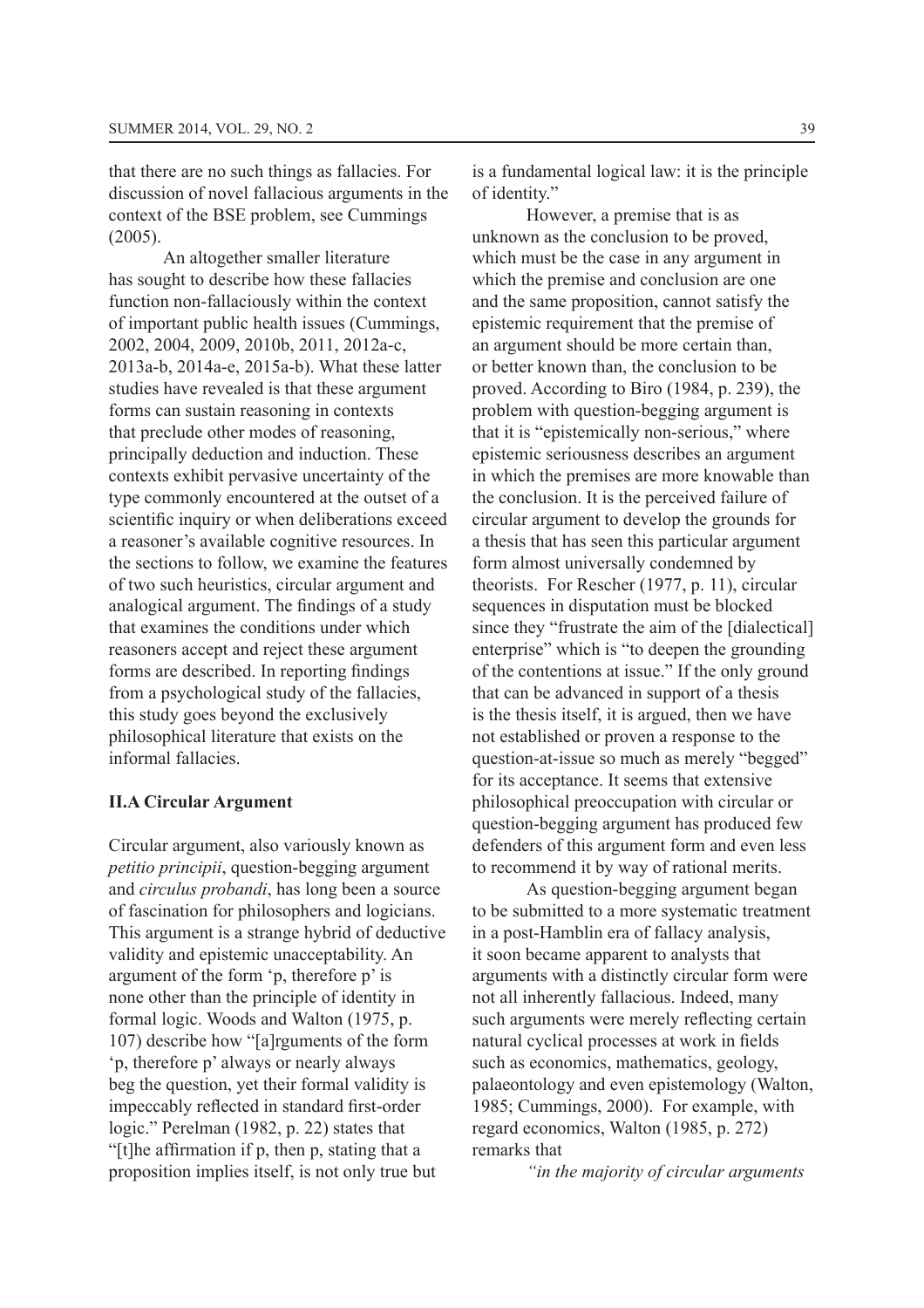*we looked at, the circularity cannot be condemned as wrong or fallacious precisely because the context of dialogue fails to indicate decisively that a priority condition is a procedural requirement. The economist's argument we began with, for example, should not be declared fallacious or viciously circular by a reasonable critic unless the critic can cite evidence of an agreement, or at least a clearly agreed upon context or background requirement to argue only in one direction or the other…If the objective (the problem) is to prove from A to B, and also from B to A, there need be no fallacy in solving the problem by arguing in a circle."*

With regard to mathematical arguments, Walton  $(1985, p. 263)$  allows that

> *"[i]n mathematics, it is common practice to start at proposition A and then prove B, then start again at B and prove that A follows. An equivalence proof in mathematics, of the if and only if type, often takes this form. Although the form of proof is circular, in many instances such a proof is rightly thought non-fallacious."*

The decisive factor in an evaluation of question-begging argument is now less the structure of these arguments than the  $purpose(s)$  for which they were advanced. If that purpose included a requirement to argue from better known, or more established, propositions to less well known, or less established, propositions, then the circular structure of question-begging argument is clearly problematic. However, if there is no such requirement for evidential or epistemic priority in a particular context of argument, then an accusation of fallacy against the proponent of a circular argument is altogether less tenable. At the outset of scientific inquiry, particularly inquiry into a newly emerging infectious disease like BSE, there are few

well-known, established theses at the disposal of investigators. To insist that scientists fulfil a priority requirement at this stage of scientific inquiry is to misrepresent the epistemic standing of the propositions that are available to scientists in this context. A more sensible epistemic policy is to suspend this priority requirement until such times as a knowledge base of well-established propositions is available to investigators. In the interim period, it is quite legitimate for scientists to use a proposition as a premise in argument that is no better established than the conclusion to be proved.

In Cummings  $(2010b)$ , it is argued that circular argument was used nonfallaciously by scientists who sat on the Tyrrell Consultative Committee on Research during the BSE epidemic in the UK. The assumption of the question-at-issue in the deliberations of this committee permitted scientists to advance their investigations until such times as evidence that was independent of the conclusion to be proved could be obtained. Circular argument served as an effective and rationally warranted cognitive heuristic for scientific investigators in this context, a heuristic that enabled scientists to inch forward in inquiry at a time when little was known about BSE. Circular argument, it is argued, has a similar heuristic value for the lay reasoner who is attempting to assess the significance of public health problems in the absence of knowledge of the scientific issues involved. It is expected that lay reasoners will judge this argument to be rationally warranted under certain epistemic conditions and unwarranted under other conditions. Where this argument is seen to advance some type of inquiry – either a reasoner's personal cognitive inquiry into an issue or the more formal inquiry of scientists into a problem – in the absence of evidence or knowledge relating to a topic, then this argument may be assessed by reasoners as being rationally warranted or as possessing some epistemic virtue. By implication, if evidence which is independent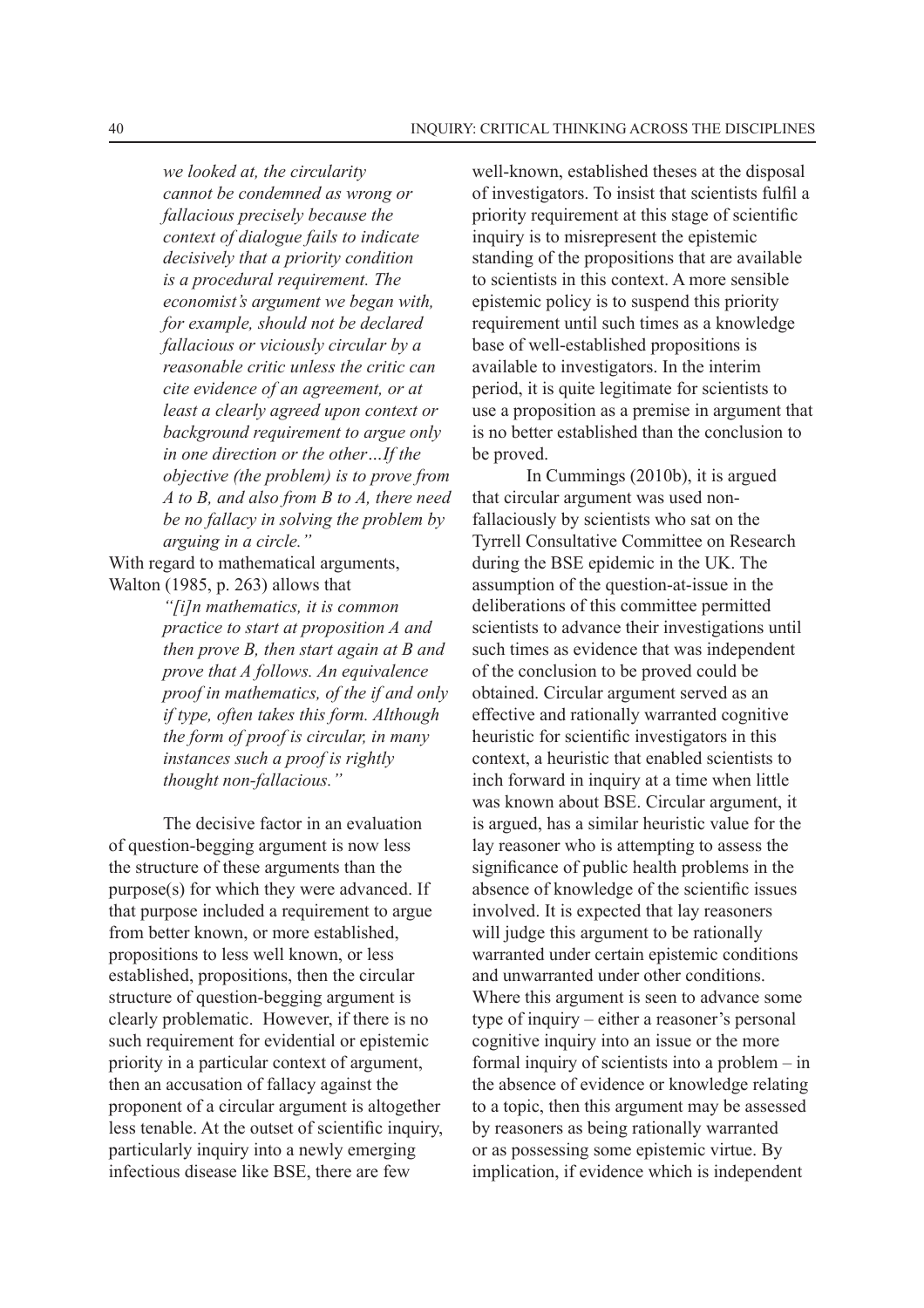of the conclusion to be proved is available to the reasoner, but the reasoner neglects to use it in favour of the question-at-issue, then it might reasonably be expected that this type of reasoning would be unfavourably assessed and judged to be lacking in rational warrant. The study described below in Section III will establish the conditions under which subjects are inclined to identify circles in reasoning as virtuous and vicious, respectively.

#### **II.B Analogical Argument**

A second fallacy that has attracted condemnation and praise in roughly equal measure from philosophers and logicians is the argument from analogy. One such condemnatory voice was that of John Stuart Mill. Mill remarked as follows of analogy: "This very common aberration [overrating the probative force of analogy] is sometimes supposed to be particularly incident to persons distinguished for their imagination; but in reality it is the characteristic intellectual vice of those whose imaginations are barren…To such minds objects present themselves clothed in but few properties; and as, therefore, few analogies between one object and another occur to them, they almost invariably overrate the degree of importance of those few" (1978, p. 795).

Analogical argument has been extensively discussed within different theoretical perspectives and disciplines. The interested reader should see Guarini et al.  $(2009)$  for a comprehensive overview of these perspectives and disciplines. Klahr (2000, p. 26) states that "in the past twenty-five years, analogy has assumed a central role in theories of problem solving and scientific discovery and its underlying mechanisms have been studied in great detail." At its most basic, however, the argument consists in an analogical premise that expresses a similarity or likeness between two entities A and B, and a second premise states that A has property

P. From these two premises the reasoner then derives the conclusion that B also has property P. As Brown  $(1989, p. 162)$  puts it: "Analogy is often explained as a special kind of comparison (or similarity) between two objects (events, ideas, classes of objects, etc.) such that the possession in common of one (or more) characteristic (property, attribute, etc.) by both objects is believed to imply that the two objects probably have some other characteristic(s) in common."

The following example of analogical argument is based on the reasoning of scientists in the UK during the BSE epidemic:

> Scrapie in sheep and BSE in cattle are similar in certain respects. Scrapie is not transmissible to humans. Therefore, BSE will not be transmissible to humans.

This particular analogical argument was established on the basis of the most tentative  $(largely epidemiological)$  evidence – only strain-typing studies could establish definitively if scrapie and BSE were related diseases and these studies were not available to scientists in 1986 when BSE first emerged in British cattle. The analogy established in the first premise of this argument was therefore at best weakly warranted (hence, the status of this argument as a weak analogy). Yet, as it was argued in Cummings  $(2010b)$ , this particular argument served an important heuristic function for scientists who were confronted with the emergence of this new bovine disease. The analogy set in place a well-defined research agenda for scientists investigating BSE. Scrapie had been extensively studied by British scientists since the 1940s and all aspects of this disease – its genetic basis, histopathological features, transmission properties, etc. – were well documented and understood. By providing a template for how BSE might behave, the scrapie analogy set in place for scientists a number of specific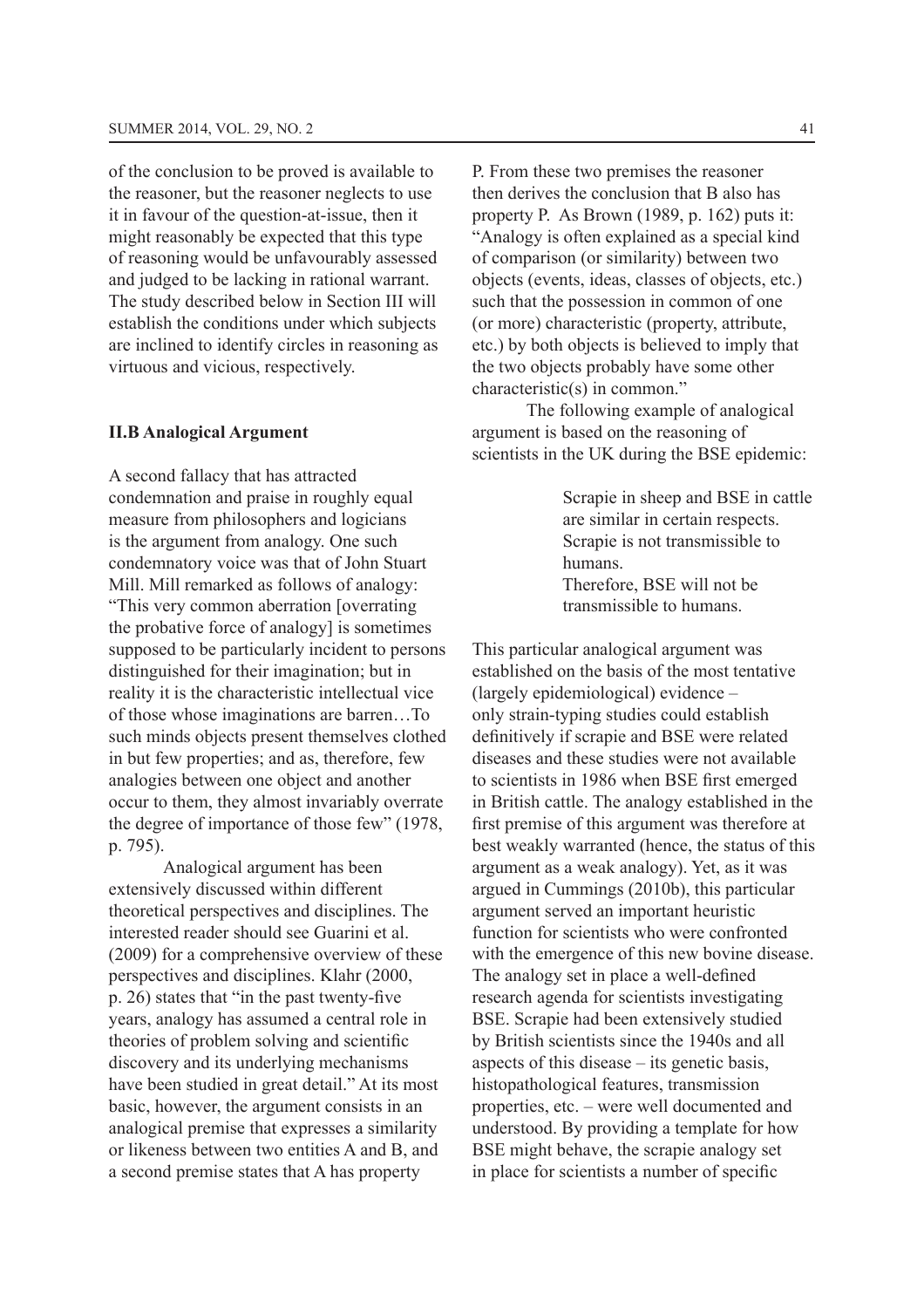research questions that could be usefully pursued. This facilitated the inquiry process at a time when there was considerable public concern about the risks that BSE posed to human health and scientists were under pressure to address these risks. Under these circumstances, even weak analogical argument was preferable to a scenario in which inquiry could not be initiated owing to a lack of knowledge.

Analogical argument, it is argued, has an equally facilitative role to play in the reasoning of the general public. Like professional scientists, lay reasoners must overcome uncertainty and lack of knowledge during their deliberations on a whole range of issues, public health problems specifically included. Where the scientist must address a lack of knowledge that is imposed on an inquiry when a disease first emerges or when certain ethical or technical restrictions limit the investigations that can be undertaken, the lay reasoner must contend with a lack of knowledge that is imposed on his or her reasoning by certain cognitive limitations  $(e.g.$  limited understanding of the scientific issues involved in a particular public health problem). It is expected that under these conditions analogical argument will function as a productive resource, steering the reasoner in a direction that will most likely secure the attainment of his or her cognitive goals, which in this case is judgement about public health problems. The lay reasoner, it is hypothesised, will use analogical argument to arrive at judgements about issues that are beyond his or her cognitive grasp. The heuristic value of this particular reasoning strategy thus consists in its capacity to help the reasoner assimilate complex scientific information by establishing similarities with other, better understood phenomena. Glik  $(2007, p, 37)$  captures this same idea when she states "a new illness that fits an infectious disease prototype will be more easily understood or assimilated if a person already has a mental model of how an infectious disease is transmitted." So, contrary

to John Stuart Mill and other detractors of analogical argument, it is then predicted that lay reasoners will be competent judges of the conditions under which such a reasoning strategy is more or less rationally warranted. Indeed, this is one of the empirical theses that will be explored in the study described in Section III.

# **III. An Experimental Study of Two Informal Fallacies**

#### **IIIA. Rationale**

This study is an experimental investigation of the informal fallacies, a branch of inquiry that has been the exclusive domain to date of logic and philosophy. It is the first attempt to examine how the public reasons using these argument forms in a public health context. The aim of this study is to establish the conditions under which subjects judge circular and analogical arguments to be rationally warranted during deliberation on public health problems. These problems are characterized by a high degree of scientific knowledge which lay reasoners lack and which they are often unable to acquire on account of cognitive and educational limitations. Both argument forms are thus serving as cognitive heuristics that facilitate the public's reasoning about these problems in the absence of knowledge.

When one thinks of experimental investigations of reasoning, the work of cognitive psychologists such as Phillip Johnson-Laird on deductive reasoning typically comes to mind. While this study shares certain features with this work – the presentation of stimulus material that tests if certain inferences have been drawn by subjects  $-$  it also differs from this work in significant ways. For example, studies of deductive reasoning present information in the form of premises in a structured argument to subjects, who are then required to draw a conclusion or judge the validity of a presented conclusion. In the current study, reasoning is examined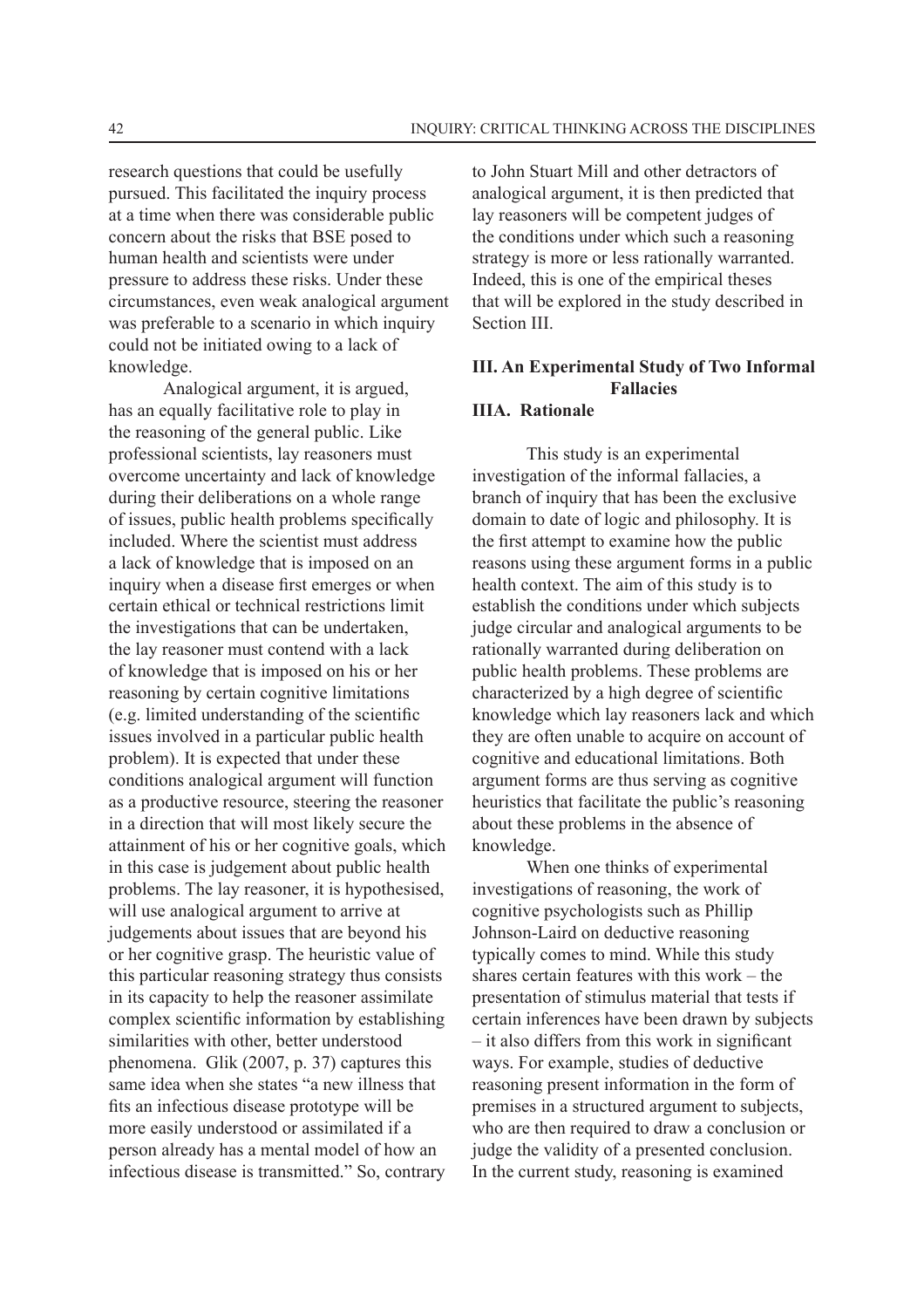in a discursive context with subjects asked to justify their assessment of the reasoning of certain scientific actors. To this extent, this present study is more akin to the experimental reasoning studies of David N. Perkins. who has studied how subjects reason about everyday issues which are often polemical in nature, e.g. whether or not a military draft in the United States would increase American influence in the world. (See Perkins (1989) and Perkins et al. (1983).) It is worth noting that Finocchiaro  $(1994, p. 14)$  has remarked of Perkins's approach that it is "much more" valid than the usual experiments and provides the only effective experimental means of getting in touch and coming to grips with the phenomenon of reasoning."

It is hypothesized that subjects will judge circular argument to be most warranted under two conditions:

> $(1)$  when a problem is characterized by pervasive uncertainty and investigators have no option but to proceed from premises in reasoning that are identical to, or dependent on, the conclusion to be proved, and

 $(2)$  when the assumption of the conclusion to be proved helps investigators push forward in inquiry, i.e. when there is some perceived benefit for investigators of assuming the question-at-issue.

By implication, subjects will be less inclined to describe circular argument in positive evaluative terms if

> $(3)$  evidence relating to the questionat-issue is abundant but investigators choose to overlook this evidence in favour of conclusion-dependent evidence, or if

 $(4)$  subjects perceive that the assumption of the question-at-issue has not facilitated inquiry in that no progress has been made in terms of addressing a particular question or problem.

It is predicted that subjects will identify

circles as *virtuous* (rationally warranted) under conditions (1) and (2), and as *vicious*  $(rationally unwarranted)$  under conditions  $(3)$ and  $(4)$ .

There are four public health scenarios that were used to examine circular argument:

(a) an epidemiological investigation of fever in patients following vaccination for pneumonia,  $(b)$  an investigation of a disease outbreak in the Congo by scientists from the World Health Organization,

 $\chi$ ) contribution by environmental epidemiologists of a purported link between electromagnetic radiation and birth defects and (d) the discovery of a bizarre disease by medical anthropologists who are working in a remote region of Peru.

The types of circular arguments investigated in the study are shown below:

1. Virtuous circle; positive outcome  $(pubic health scenario (a) above)$ 

2. Virtuous circle; lack of evidence  $(public health scenario (b) above)$ 

3. Vicious circle; negative outcome  $(public health scenario (c) above)$ 

4. Vicious circle: abundant evidence  $(\text{public health scenario (d) above})$ It is also hypothesized that subjects will be competent judges of the conditions under which analogical arguments are more or less rationally warranted. Where an analogical premise is strongly warranted, for example, a similarity between two diseases such as  $HIV$  and hepatitis  $B$  is established through epidemiological investigation, it is expected that subjects will be inclined to accept a conclusion in which the property of one disease is believed also to hold of the other disease. In this case, the conclusion is that HIV is a blood-borne virus like hepatitis B. Similarly, if an analogical premise is only weakly warranted such as occurred, for example, during the BSE epidemic when scientists argued (incorrectly) that BSE and scrapie were related diseases, then we may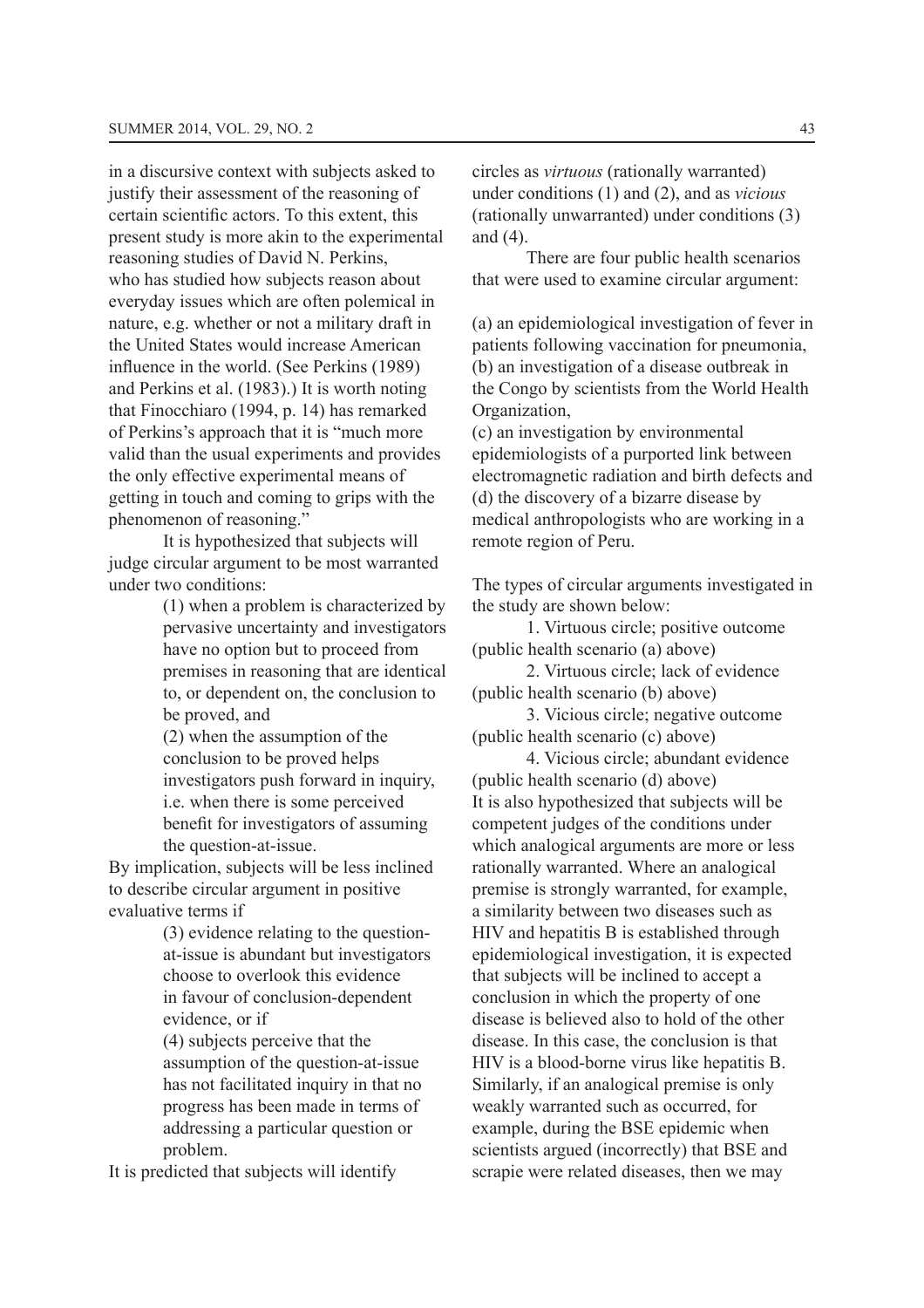expect subjects to be disinclined to accept conclusions based upon this particular analogy.

Reasoning is influenced to a very large extent by the background knowledge that subjects bring to the problems they are assessing. It is expected that this background knowledge will affect the information that subjects attend to in the passages and the significance that subjects attach to this information. As Klahr  $(2000, p. 30)$  remarks: "When people are reasoning about real world" contexts, their prior knowledge imposes strong theoretical biases  $\dots$ . These biases influence not only the initial strength with which hypotheses are held – and hence the amount of disconfirming evidence necessary to refute them – but also the features in the evidence that will be attended to and encoded."

To examine this effect in analogical reasoning, strong and weak analogies are portrayed in both actual and non-actual scenarios. The four public health scenarios that were used to examine analogical arguments are (a) the use of hepatitis B by the Centers for Disease Control in the US as a model for HIV/ AIDS health advice.

 $(b)$  an investigation by environmental epidemiologists of illness related to chemicals in drinking water,

 $\tilde{\mathbf{c}}$  the use of scrapie by British scientists to assess the risk of BSE to human health and  $(d)$  a study by pharmacoepidemiologists of the health effects of a new arthritis drug. The types of analogical arguments investigated in the study are shown below:

> 1. Strong analogy; actual scenario  $(\text{public health scenario (a) above})$ 2. Strong analogy; non-actual scenario  $(public health scenario (b) above)$ 3. Weak analogy; actual scenario  $(\text{public health scenario (c) above})$ 4. Weak analogy: non-actual scenario  $(pubic health scenario (d) above)$

#### **IIIB. Method**

This study is part of a wider

investigation of the role in public health reasoning of four informal fallacies  $(i$ gnorance argument, authority argument, circular argument and analogical argument)  $(Cummings, 2014b, 2015a-b)$ , but only the part of the study concerning circular argument and analogical argument is reported here.

#### *Circular Argument Example*

Each subject was presented with eight public health scenarios in the form of a written, postal questionnaire. There were three different versions of the questionnaire and each respondent completed only one version. Scenarios examining the fallacies were randomly distributed across the three versions of the questionnaire. The scenarios consisted of a single paragraph of information following which were four questions. Two of the questions required either a yes/no response or a response of a few words and could be answered on the basis of information explicitly presented in the corresponding passage. These questions were intended to give respondents the impression that they were engaging in a reading comprehension task. A third question was intended to establish if subjects accepted a particular circular argument. Subjects were required to rate a particular circular sequence as being valid, moderately valid or not valid at all. A fourth question asked subjects to explain their answer to the question probing circular argument and was intended to elicit an open response from which information could be gleaned about the factors that had been significant in the individual subject's reasoning.

The following passage and questions examined a circular argument with the features <virtuous circle: lack of evidence>:

*Circular Argument Scenario*

Scientists at the World Health Organization (WHO) receive reports of a serious outbreak of illness in the Congo. The illness causes loss of appetite, intestinal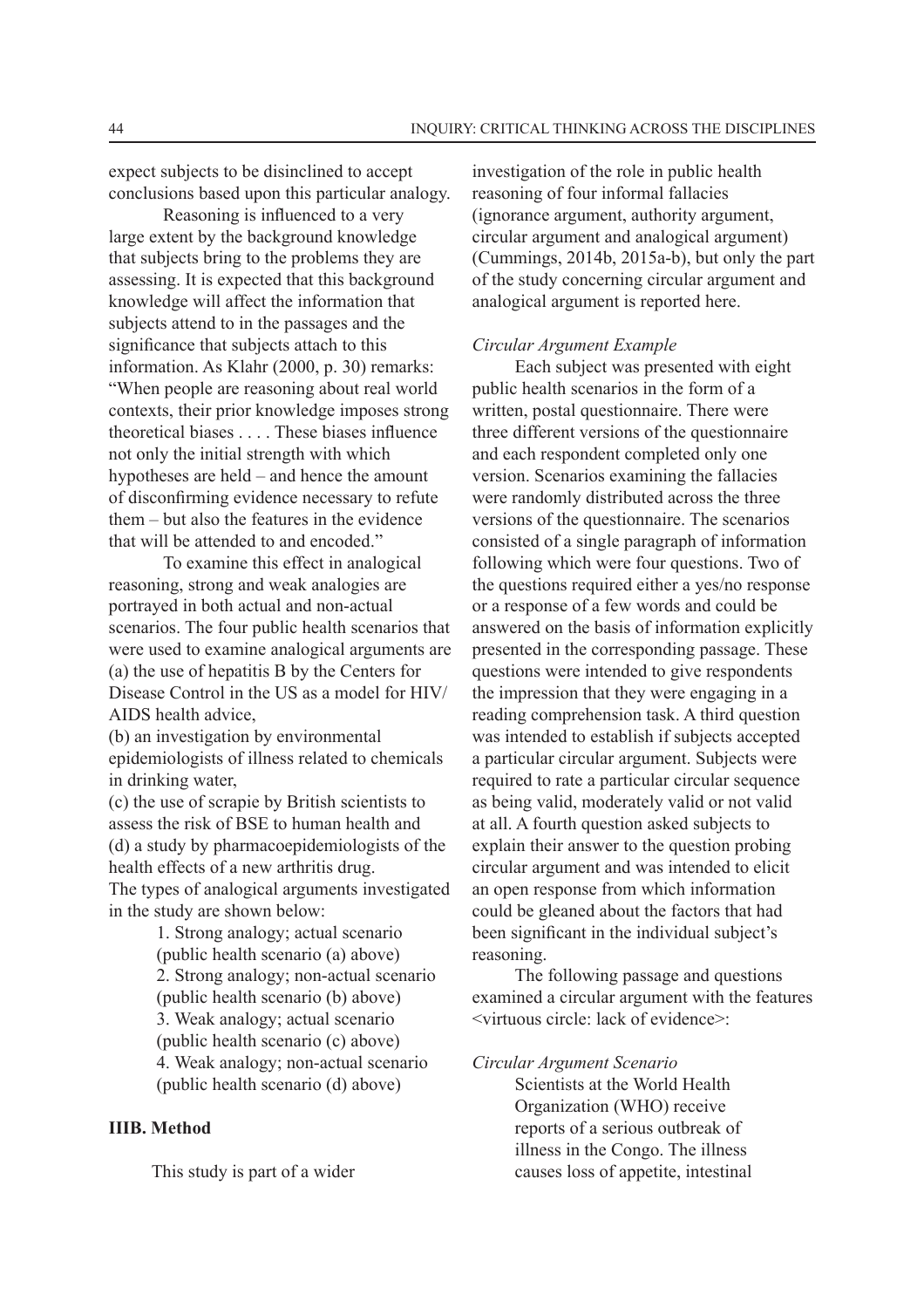bleeding, severe breathing difficulties and a fatal pneumonia. Few people who develop the disease survive it. The symptoms are non-specific and are a feature of many diseases in the area. WHO's infectious disease scientists make a preliminary assessment of the situation and tentatively claim that a virus belonging to the Haemostriathus family may be responsible for the disease. WHO dispatches an emergency team of virologists, parasitologists and epidemiologists to the region in order to establish if one of the Haemostriathus viruses is responsible for the disease. Apart from reports of symptoms, these scientists have no evidence upon which to initiate their investigation. They are unable to obtain case histories from most of the victims, a large number of whom are dead or too seriously ill to be questioned. The scientists are therefore unable to determine if the victims of the disease were near water sources that are known to harbour Haemostriathus viruses. In the absence of evidence, they assume that a Haemostriathus virus is causing the disease and proceed to test the blood of hospitalised patients for the protein markers of these viruses.

*Questions on Circular Argument Scenario*

 $(1)$  The emergency team from WHO *assumed* that a Haemostriathus virus was the cause of the illness even as they were attempting to *establish* if this was the case. Please circle one answer. to the following: was this strategy  $(i)$  valid  $(ii)$  moderately valid  $(iii)$  not valid at all?

(2) Please explain your response to  $(1)$ .

(3) Where did the outbreak of illness occur?  $(4)$  Were parasitologists part of the

emergency team from WHO?

#### *Analogical Argument Example*

Analogical arguments were assessed using a similar format. As with circular arguments, four questions followed each passage. Two of these questions examined information presented in the passage and required either a yes/no response or a minimal response of just a few words. The question targeting the analogical argument in the passage asked subjects to rate a scientific response to a public health problem as valid, moderately valid or not valid at all. A fourth question asked subjects to explain their response to the question that probed analogical argument. The open-ended nature of the response was intended to reveal the types of factors to which subjects attached significance in rating an analogical argument.

The following passage and questions examined an analogical argument with the features <strong analogy + actual scenario>:

## *Analogical Argument Scenario*

In 1981, reports of a rare form of pneumonia in five previously healthy homosexual males treated in three Los Angeles hospitals appeared in the Morbidity and Mortality Weekly Report in the United States. Little did the global scientific community know then that it was witnessing early cases of what was to become known as AIDS. Initially, the Centers for Disease Control (CDC) did not know what pathogen was responsible for this new disease. Before the HIV virus was even identified, the CDC issued advice on how the public could best protect itself against AIDS. This advice included information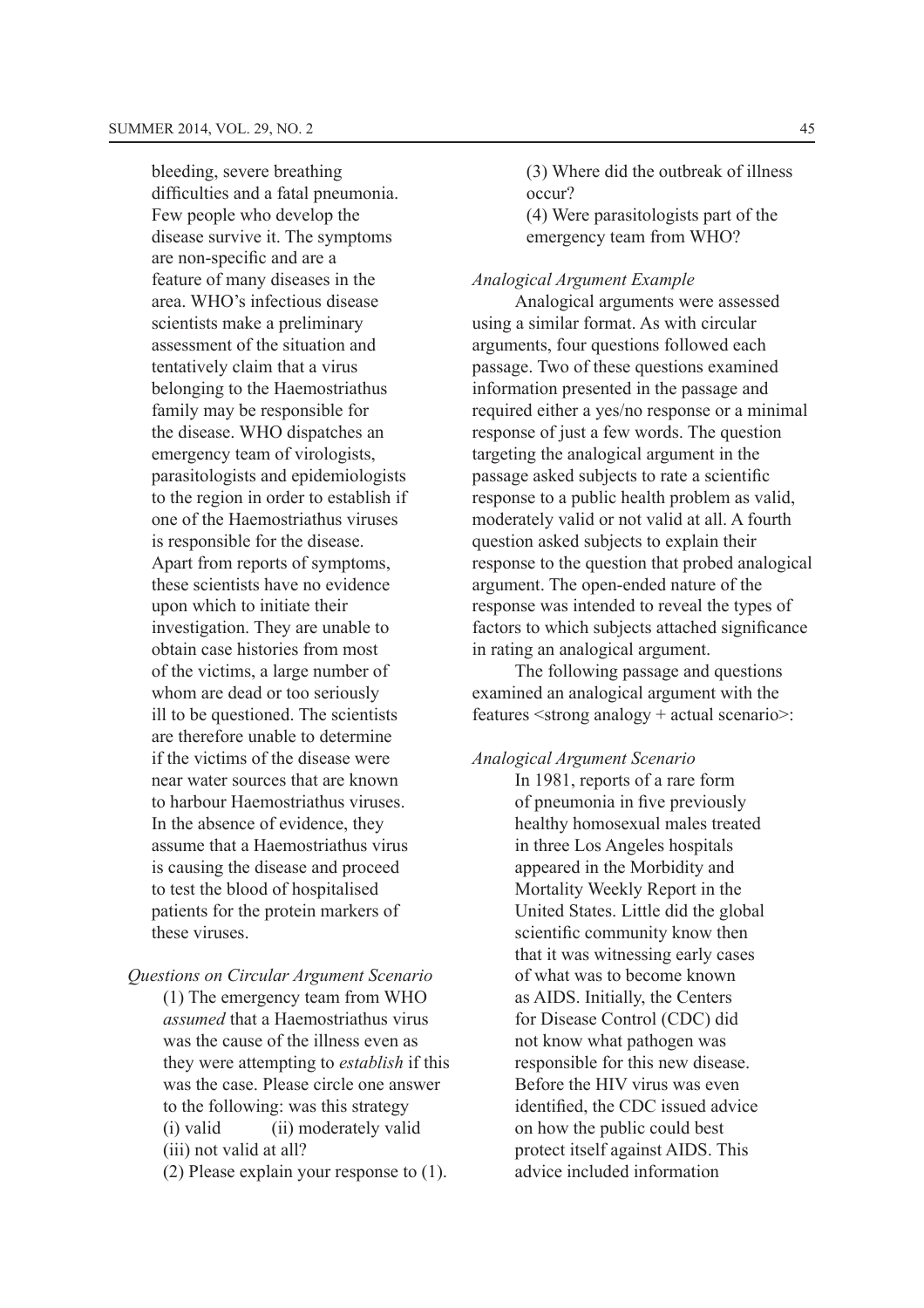about safe sex practices and the avoidance of needle sharing by intravenous drug users. The  $CDC's$  advice was based on its belief that the causal agent of AIDS must be a blood-borne virus given similarities between the population groups who were developing AIDS and those groups that were susceptible to another blood-borne virus, hepatitis B. These groups were homosexual males, intravenous drug users and recipients of blood transfusions. CDC scientists had extensive experience of the hepatitis B virus by the time the first cases of AIDS emerged. Consequently, they had little difficulty adapting public health information used for hepatitis B to address this new disease that confronted them.

#### *Analogical Argument Questions*

 $(1)$  Did the first cases of AIDS in the US appear in hospitals in San Francisco? (2) The CDC believed that AIDS was caused by a blood-borne virus. Please circle one answer to this question: Was the CDC's belief  $(i)$  valid  $(ii)$ moderately valid or (iii) not valid at all?  $(3)$  In which population group were the first five cases of AIDS documented? (4) Please explain your response to  $(2)$ .

All responses were written on the questionnaire which was completed anonymously. Subjects were informed that the task would take approximately 30 minutes to complete and that all data and responses were confidential. They were advised to undertake the exercise in a distraction-free environment and not to consult sources such as books and the internet, as questions were intended to elicit judgements from subjects rather than correct answers. A deadline for return of the questionnaire was

communicated to all subjects. At the outset of the study, all scenarios were examined by two public health consultants and two academic linguists. This was done with a view to establishing, respectively, the plausibility (in public health terms) of the scenarios and the comprehensibility of the linguistic constructions used to characterize them.

#### **IIIC. Subjects**

A total of 879 subjects participated in the study. All subjects were between 18 and 65 years of age. Subjects could be male or female, of any ethnic or socioeconomic background and could be educated to either university level or secondary school level. The characteristics of all respondents to the questionnaire are shown in Table A in the Appendix. The three versions of the questionnaire received the same number of respondents: version  $A(293)$ subjects), version B  $(293 \text{ subjects})$ , version  $C$  (293 subjects). Subjects were recruited to the study through a combination of methods. For the most part, the participation of subjects was secured through a series of formal recruitment activities which were undertaken in several venues, including public areas in local hospitals, staff dining facilities in large retail outlets and the lounge areas of private health clubs. A smaller number of subjects were recruited through a technique known as snowball sampling. In this technique, respondents to the questionnaire either offered to provide, or were asked to provide, the contact details of other individuals who might be willing to participate in the study. Questionnaires were subsequently sent to these individuals, some of whom recommended, in turn, other people who could participate in the investigation. *Snowball sampling* is a particularly effective way of recruiting subjects for a study when target groups are known to be inaccessible for a range of reasons  $(Browne, 2005)$ . "A sampling procedure may be defined as snowball sampling when the researcher accesses informants through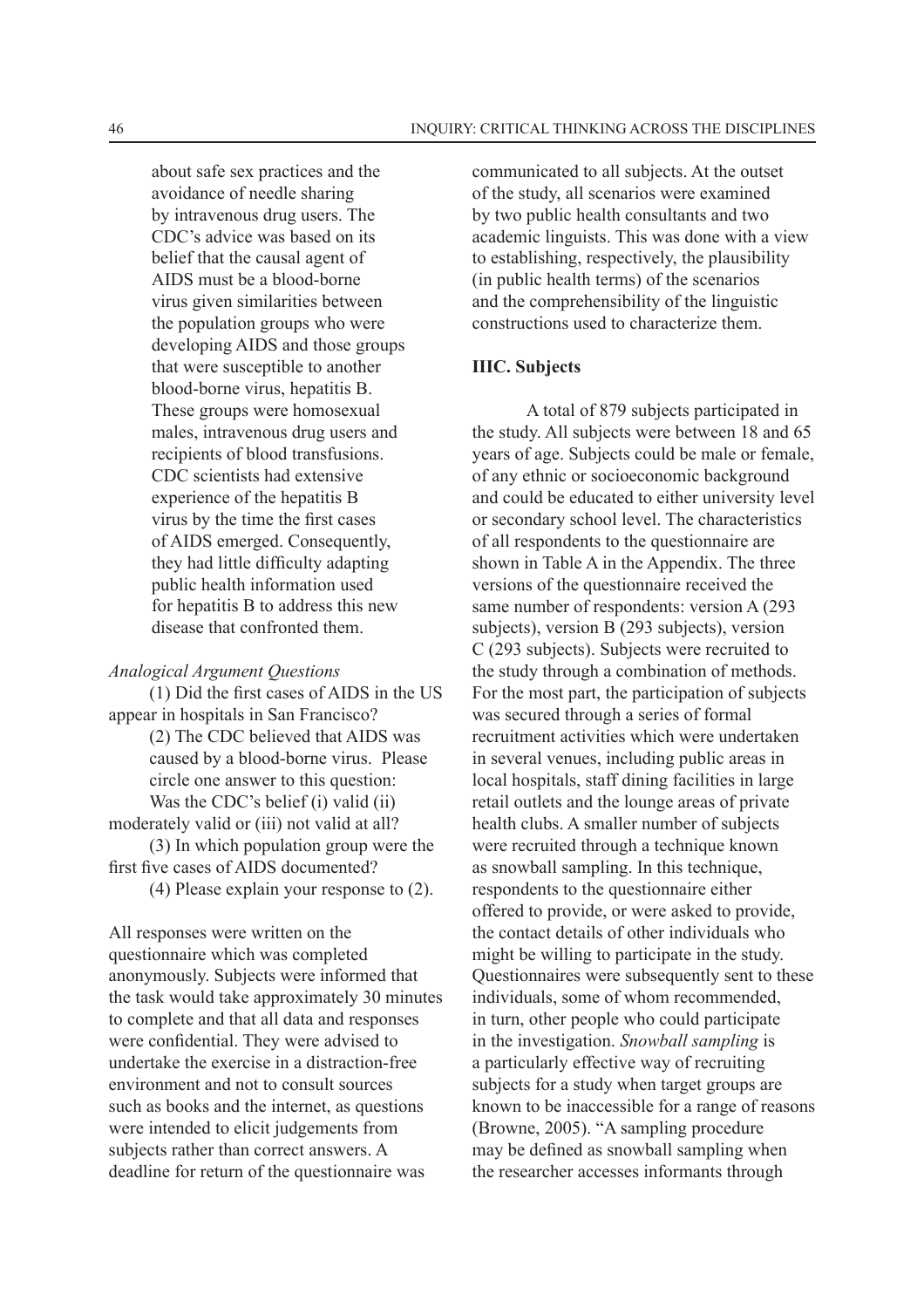contact information that is provided by other informants. This process is, by necessity, repetitive: informants refer the researcher to other informants, who are contacted by the researcher and then refer her or him to vet other informants, and so on. Hence the evolving "snowball" effect, captured in a metaphor that touches on the central quality of this sampling procedure: its accumulative (diachronic and dynamic) dimension" (Nov. 2008, p. 330).

It was predicted at the outset of the study that secondary school educated males would be particularly unwilling to participate in an investigation of this type. Level of formal education is almost certainly a key factor in the poor engagement of secondary school males in this study. However, another factor is likely to be the topic of the study. There is evidence that biological and health sciences are of less interest to men than the physical sciences. As a health-related discipline, public health science may simply not engage the interest of men sufficiently for them to want to engage in this study. (See chapter 7 in the Science and Engineering Indicators 2010 (National Science Board, 2010) for a detailed discussion of the role of formal education and sex in both interest in science and performance in surveys of scientific literacy.) Despite considerable efforts to recruit these subjects, the final recruitment figures revealed that secondary school educated males did indeed constitute an underrepresented group in the study: secondary school males (87 subjects), secondary school females (203 subjects), university males (205 subjects), university females  $(384 \text{ subjects})$ .

**TABLE 1:** Circular argument

| <b>VIRTUOUS CIRCLE</b><br><b>POSITIVE OUTCOME</b> | <b>Results:</b><br>Valid: 57.9%<br>Moderately valid: 29.8%<br>Not valid at all: 12.3%        |
|---------------------------------------------------|----------------------------------------------------------------------------------------------|
| <b>VIRTUOUS CIRCLE</b><br><b>LACK OF EVIDENCE</b> | <b>Results:</b><br>Valid: 28.6%<br><b>Moderately valid: 43.5%</b><br>Not valid at all: 27.9% |
| <b>VICIOUS CIRCLE</b><br><b>NEGATIVE OUTCOME</b>  | <b>Results:</b><br>Valid: 31.1%<br>Moderately valid: 25.6%<br>Not valid at all: 43.3%        |
| <b>VICIOUS CIRCLE</b><br><b>ABUNDANT EVIDENCE</b> | <b>Results:</b><br><b>Valid:</b> 10.6%<br>Moderately valid: 29.5%<br>Not valid at all: 59.9% |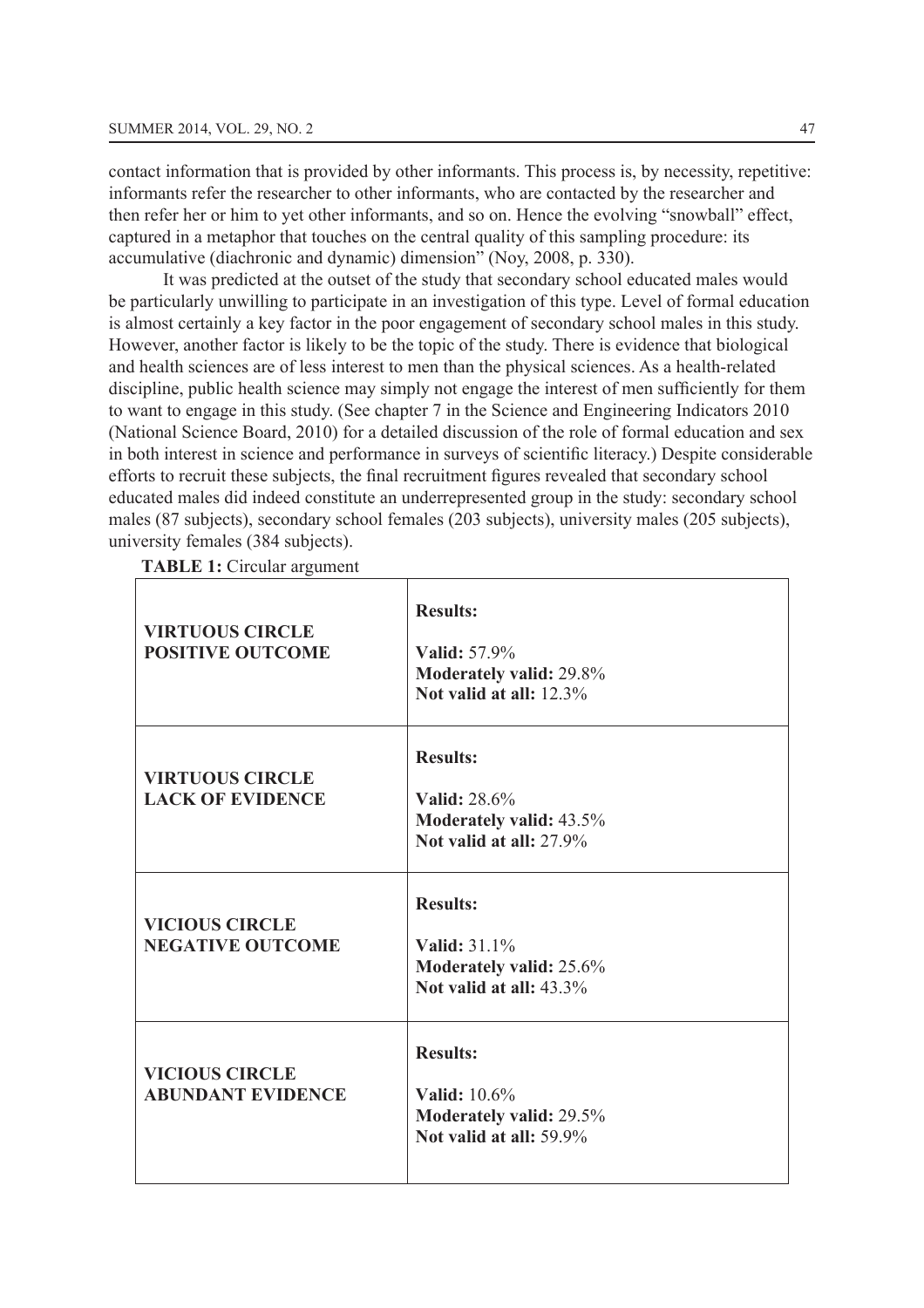| <b>ANALOGY</b><br><b>SCENARIO</b> | <b>STRONG</b>                                                                                      | <b>WEAK</b>                                                                                        |  |
|-----------------------------------|----------------------------------------------------------------------------------------------------|----------------------------------------------------------------------------------------------------|--|
|                                   | <b>Strong analogy</b><br><b>Actual scenario</b>                                                    | <b>Weak analogy</b><br><b>Actual scenario</b>                                                      |  |
| <b>ACTUAL</b>                     | <b>Results:</b><br><b>Valid:</b> 51.4%<br><b>Moderately valid: 41.3%</b><br>Not valid at all: 7.3% | <b>Results:</b><br><b>Valid:</b> 10.3%<br>Moderately valid: 37.8%<br>Not valid at all: 51.9%       |  |
| <b>NON-ACTUAL</b>                 | <b>Strong analogy</b><br><b>Non-actual scenario</b>                                                | <b>Weak analogy</b><br><b>Non-actual scenario</b>                                                  |  |
|                                   | <b>Results:</b><br><b>Valid:</b> 49.1%<br><b>Moderately valid:</b> 41.5%<br>Not valid at all: 9.4% | <b>Results:</b><br><b>Valid:</b> 5.2%<br><b>Moderately valid: 20.3%</b><br>Not valid at all: 74.5% |  |

# **TABLE 2:** Analogical arguments

## **IIID. Results**

Full results for circular argument and analogical argument are displayed in Tables 1 and 2, respectively. Results for both types of argument are presented in this section. A potentially significant trend was observed in the percentage of subject responses to the four passages examining circular arguments. There was a downward trend in the number of subjects who found circular argument to be a valid reasoning strategy as scientists increasingly overlooked evidence which was available to them. Subjects were most inclined to judge circular argument to be a valid reasoning strategy when it led to a positive outcome in a scientific investigation  $(57.9\%$  valid) and were least inclined to judge it as valid when there was an abundance

of conclusion-independent evidence which investigators failed to use  $(10.6\% \text{ valid})$ . Between these extremes, subjects were almost equally inclined to judge the argument as valid when there was a lack of conclusionindependent evidence available to investigators  $(28.6\%$  valid) and when circular reasoning led to a negative outcome in an investigation  $(31.1\%$  valid). There was an even clearer. downward trend in the number of subjects who judged circular argument to be not valid at all as the evidence available to scientists lessened and as investigations were shown to result in a positive outcome. The percentage of subjects who judged circular argument to be not valid at all was as follows: 59.9% (abundant evidence available to investigators),  $43.3\%$ (negative outcome to inquiry),  $27.9\%$  (lack of evidence available to investigators), and  $12.3\%$ (positive outcome to inquiry).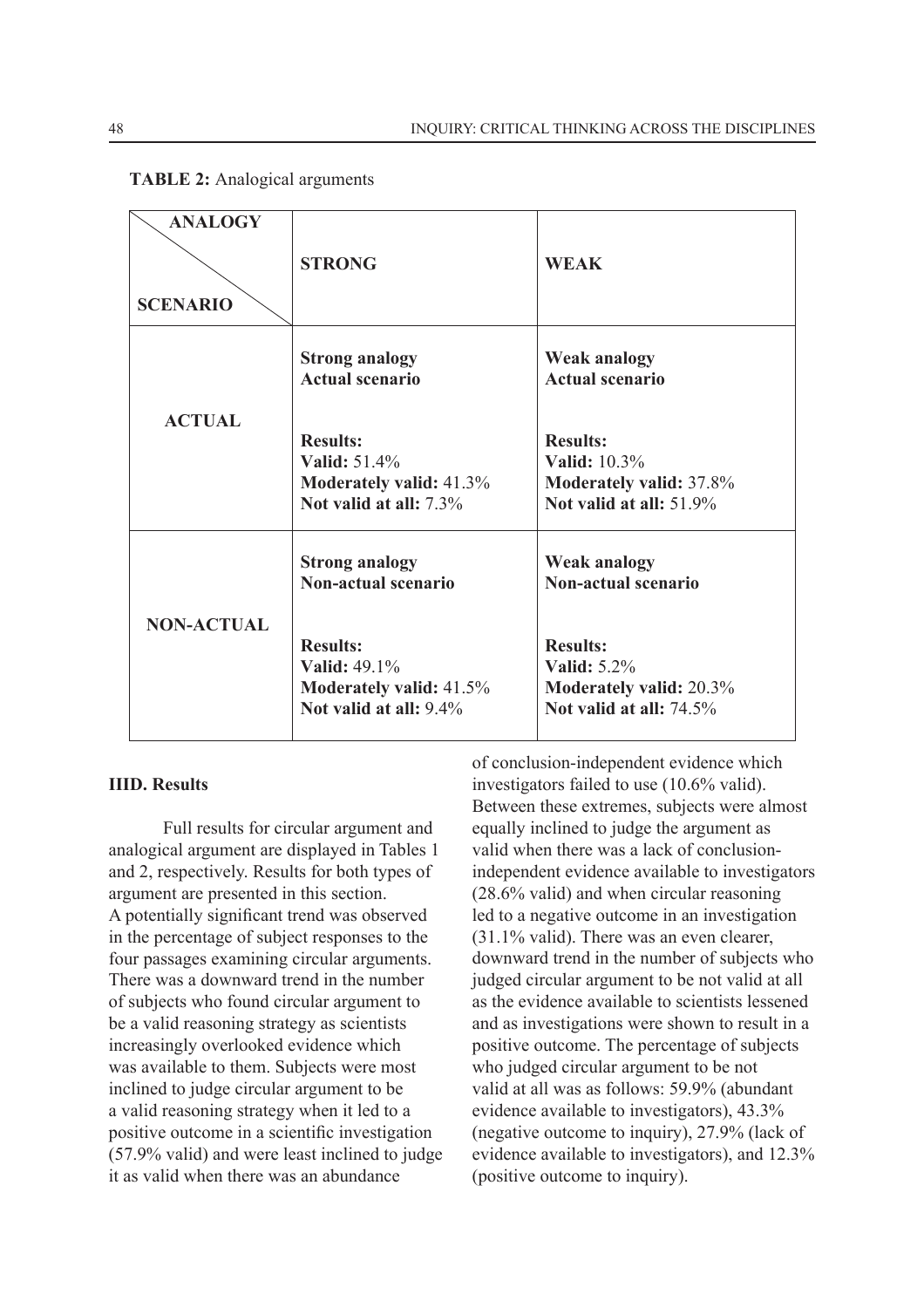Data were analyzed using the Statistical Package for the Social Sciences (SPSS for Windows Version 18.0) Where there was no expectation of a difference between two variables, this was largely confirmed by a large Pearson chi-square value. For example, it was predicted that subjects would judge the use of circular argument to be equally unacceptable when a scientific investigation had a negative outcome and when abundant evidence was available to investigators but was overlooked by them. It was expected that subjects would judge the occurrence of the argument under both of these epistemic conditions to be equally unacceptable, hence the original designation of these circular arguments as "vicious circles." This was confirmed by a large Pearson chi-square value of 31.756. This value exceeds 0.05, indicating that there was no statistically significant difference in the  $\leq$ negative outcome $>$  and  $\leq$ abundant evidence $>$ variables.

It was also expected that subjects would judge circular argument to be equally valid when a scientific investigation resulted in a positive outcome and when there was a lack of evidence available to investigators; hence, the designation of circular argument under both epistemic conditions as "virtuous circles." Again, this was confirmed by a chi-square value of 3.028, which exceeds 0.05, indicating that there was no significant difference in how subjects rated circular arguments under these epistemic conditions. However, other, nonsignificant chi-square values were obtained for passage comparisons where a significant difference in subject responses might have been expected. They included comparisons between the epistemic conditions <positive outcome> and <negative outcome> (chi-square  $= 0.157$ ), between  $\le$ lack of evidence $\ge$  and  $\alpha$ bundant evidence> (chi-square = 6.721). between <negative outcome> and <lack of evidence> (chi-square  $= 0.172$ ) and between <positive outcome> and <abundant evidence>  $F$ (chi-square = 0.374). A possible explanation of these non-significant results will be considered

in the discussion section.

There was also a potentially significant trend in the responses of subjects to the passages that examined analogical argument. Strong analogies were consistently rated as more valid by subjects than weak analogies. This was evident across both actual and nonactual scenarios. In this way, 51.4% of subjects rated a strong analogy as valid and only 10.3% rated a weak analogy as valid within an actual scenario. Within a non-actual scenario, a strong analogy was rated as valid by 49.1% of subjects and a weak analogy was rated as valid by 5.2% of subjects. The highest ratings of "not valid at all" were consistently found for weak analogies across both actual and nonactual scenarios. Weak analogies were rated as not valid at all by  $74.5\%$  of subjects (nonactual scenario) and 51.9% of subjects (actual scenario), while only 9.4% of subjects (nonactual scenario) and 7.3% of subjects (actual scenario) rated strong analogies as not valid at all. There appeared to be negligible percentage differences in subject ratings of validity across actual and non-actual scenarios. For example, responses to the passages which examine strong analogies were as follows: actual scenario  $(51.4\%$  valid:  $41.3\%$  moderately valid; 7.3% not valid at all) and non-actual scenario (49.1% valid; 41.5% moderately valid; 9.4% not valid at all).

As with circular argument, responses to the analogical argument passages underwent statistical analysis. Large and non-significant chi-square values confirmed initial impressions of small and negligible percentage differences in subject responses to certain passages. For example, based on the above percentage figures, it appeared that subjects were largely insensitive to the  $\leq$  actual  $\geq$  and  $\leq$  nonactual> variables in the context of passages that contained strong analogies. This was confirmed by a chi-square value of  $2.568$ , which exceeds 0.05, indicating that there was indeed no significant difference in these variables. However, where large percentage differences in subjects' responses occurred and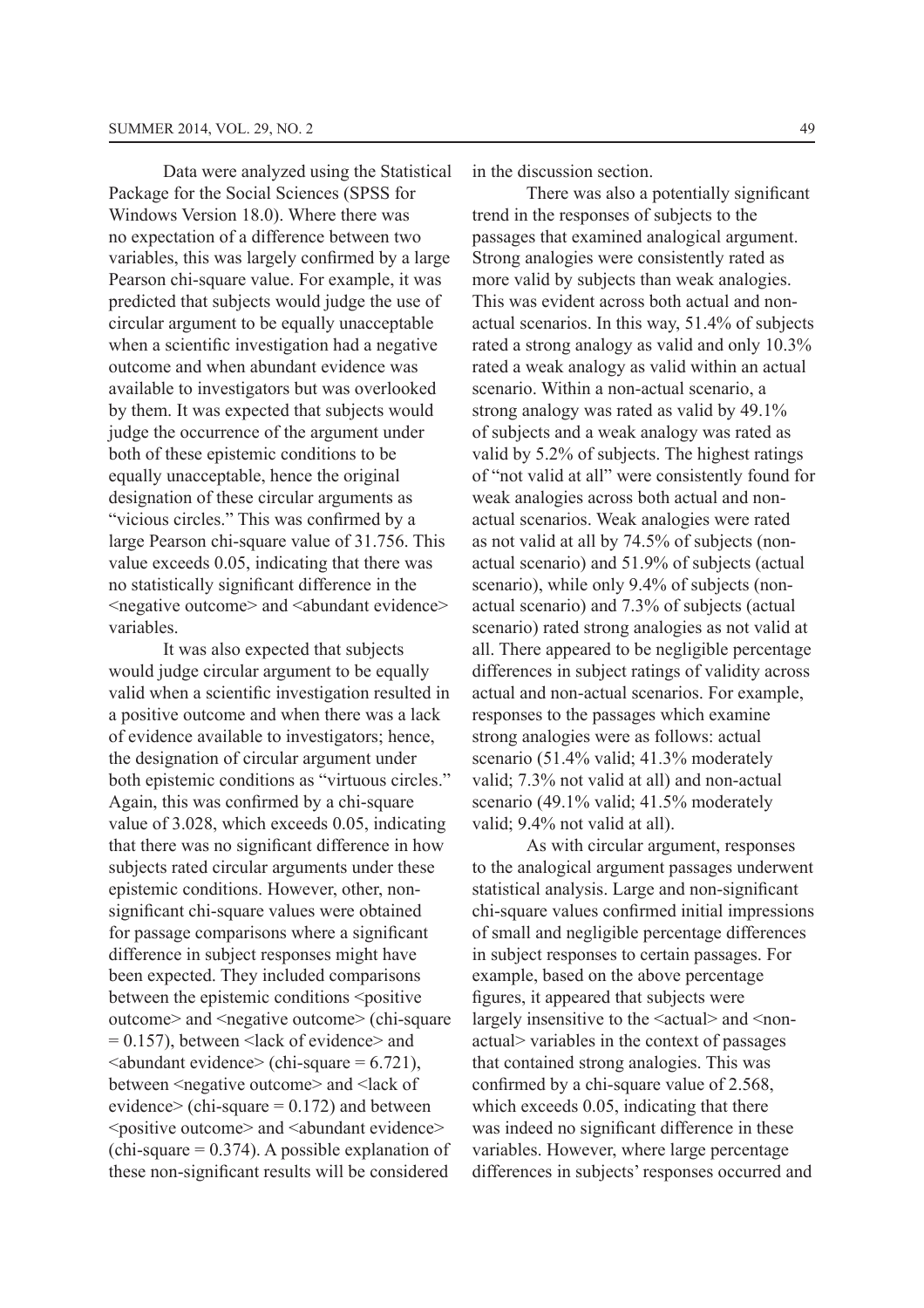a finding of significant difference might have been expected, this did not come about. For example, 51.4% and 10.3% rated analogical reasoning as valid in passages that contained strong and weak analogies, respectively. Yet, a Pearson chi-square value of 1.554 was obtained for these passages. An explanation of these non-significant results is given in the discussion section.

Statistical analysis of a subset of the data using the Pearson chi-square test indicated that there were no significant differences in reasoning based upon the gender and education level of respondents. (See Table B in the Appendix.) This confirms in part the findings of an earlier study which failed to find an effect of age and gender on the type of information processing (systematic versus heuristic) used by subjects during their assessment of epidemiological information about cancer rates (Trumbo, 2002). Given this lack of significant differences, and the fact that subject attributes such as age, gender and education are not central to the questions posed by this study, it was decided not to conduct further statistical analysis of the effects of gender and education level on subjects' reasoning.

#### **IV. Discussion**

This study has revealed a previously untested rational competence on the part of lay people as they attempt to form judgements about public health problems. In this first experimental investigation of the informal fallacies, subjects were found to be adept at recognizing the epistemic conditions under which circles and analogies in reasoning were more and less rationally warranted. Subjects were able to identify when analogies are sufficiently robust to provide strong rational warrant for a particular public health intervention (e.g. the dissemination of public health information on HIV based on an analogy with hepatitis  $B$ ). Where an analogy was weak or flawed in some respect.

subjects consistently identified the source of this weakness and rejected risk assessments and public health measures which were based upon it (e.g. the use of an analogy with scrapie in risk assessments about BSE). Moreover, these judgements were in evidence in actual and non-actual scenarios. This suggested that subjects' judgements about public health problems are the manifestation of a stable rational competence. Specifically, they are *not* the consequence of the unique features that attend any particular public health problem.

By the same token, subjects identified some circles in reasoning as valid, while other circles were considered to be dubious value and were accordingly rated as not valid at all. Valid or "virtuous" circles in reasoning were those which enabled scientists to achieve a positive outcome in inquiry, where such an outcome may be the confirmation of a hypothesis about the cause of an illness in a population. Also, circles in reasoning were characterized as valid by subjects when scientists lacked evidence which was independent of the conclusion-to-be-proved. When either situation did *not* obtain, that is, when an inquiry either had a negative outcome or there was available evidence that was overlooked by scientists, subjects consistently judged these circles in reasoning to be not valid at all (they were "vicious" circles).

Furthermore, these judgements were not dependent on a particular public health problem or scenario – scenarios as wideranging as the emergence of a new disease in a tribal population and the possible side effects of a vaccination for pneumonia were equally likely to give rise to these judgements. The consistency of these judgements across different scenarios once again suggests that subjects are drawing upon a stable rational competence in their reasoning.

This study provides tentative evidence for the claim that subjects are able to use analogical and circular arguments to bridge gaps in their knowledge during reasoning about complex public health problems. Both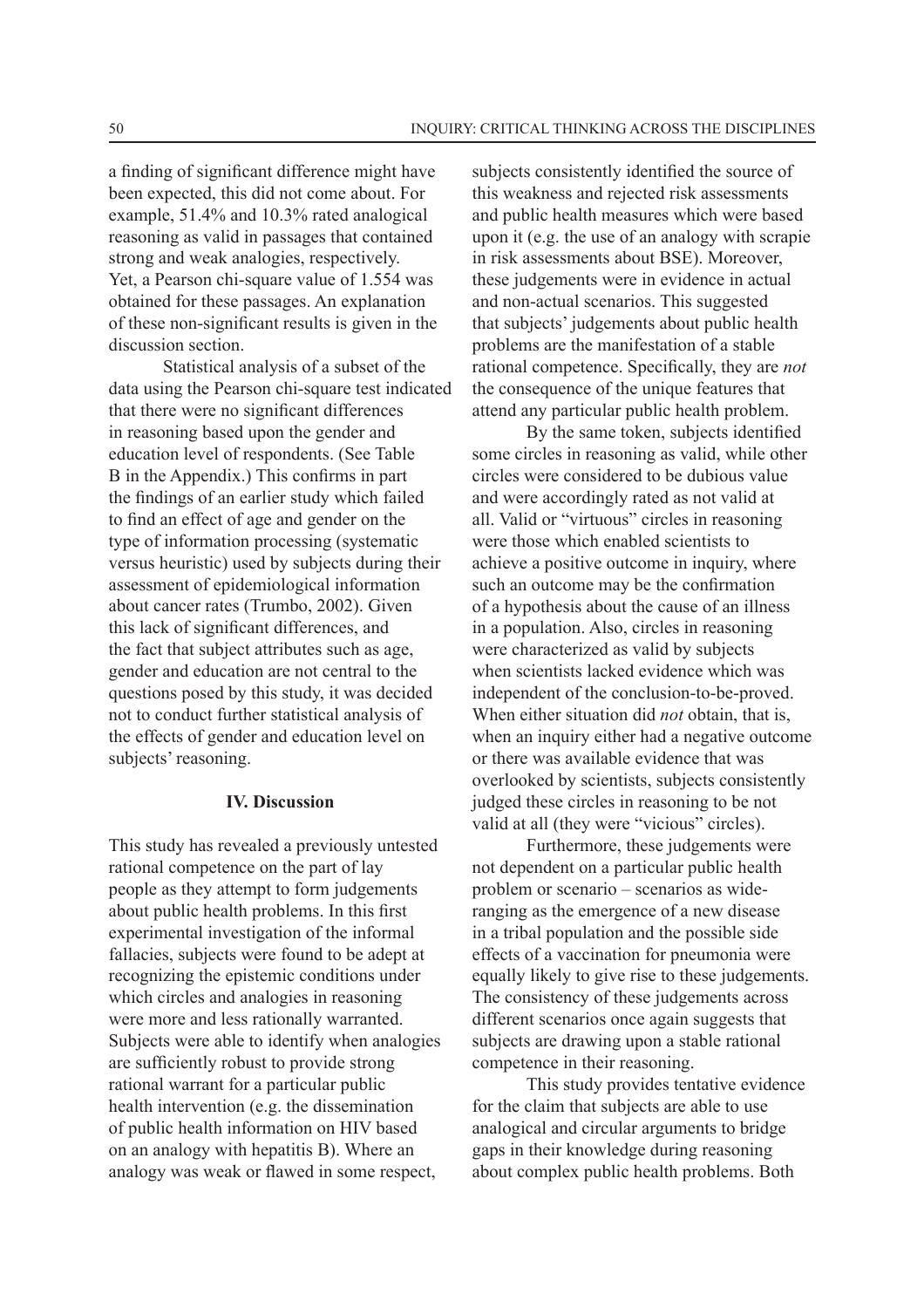analogical and circular arguments functioned for these subjects as quick rules of thumb or heuristics which guided judgement-making under specific epistemic conditions. These conditions were adverse in some respect with scientists attempting to assess public health risks and institute public health measures in the absence of evidence and knowledge (of a new pathogen, for example). Under these conditions, circles and analogies were found to have a facilitative function in reasoning through their capacity to bridge gaps in subjects' knowledge. Rather than suspend judgement in the absence of knowledge – an unwise cognitive policy in the public health domain where there are potentially serious consequences of inaction for human health – subjects put into effect reasoning strategies which helped them to arrive at judgement about some quite complex scientific issues. Under more favourable epistemic conditions, it is likely that these strategies would be found wanting in a number of essential respects. However, when confronted with epistemic uncertainty, subjects are clearly willing to embrace these traditionally fallacious arguments.

A qualitative analysis of the extended responses of subjects to the passages in the questionnaire supports the claim that subjects are sensitive to the epistemic conditions under which analogies and circles in reasoning are more and less rationally warranted. Strong analogies elicited comments to the effect that scientists were drawing "scientifically based" connections between an existing and a new disease and that it was "logical" or "a good starting point" to use existing knowledge in drawing conclusions about a new public health problem. The rational force of analogical reasoning was widely acknowledged by subjects to consist in the extent to which the chemicals and diseases described in the passages were similar in nature:

#### *Strong analogies:*

"The CDC [Centers for Disease Control]

noticed the similarities between AIDS and hepatitis B and the population groups susceptible to both diseases" (White female, 49 years old, secondary school educated) "the CDC would seem to have made a scientifically based connection between an existing disease and a new one" (White female, 49 years old, university educated) "I think it was a good starting point as the chemical compound in question was identified as being similar to the chemical identified in causing the ailments stated" (Black Carribean female, 29 years old, university educated) "It seems logical to use existing knowledge" about another similar chemical to investigate whether the second chemical was the source of the health problems in the area" (White female, 29 years old, university educated)

Subjects were equally adept at articulating their reasons for rejecting weak analogies. These reasons included comments to the effect that "related" diseases could still act differently. As such, it was "not conclusive" and was not a "safe assumption" to base a conclusion about the transmissibility of one disease (BSE) to humans on the lack of transmissibility of another disease (scrapie) to humans. Indeed, to do so was characterized as "flawed reasoning." A lack of similarity between two diseases (and two chemicals) was clearly identified by subjects as casting doubt on the rational force of the weak analogies in the passages:

#### *Weak analogies:*

"They based an opinion about a 'new' disease on the action of a 'different' disease. This is not conclusive" (White male, 38 years old, secondary school educated)

"At this time it was not conclusive that BSE and scrapie were related diseases – it was only a suggestion, therefore the reasoning behind the suggestion that BSE would not transmit to humans was flawed" (White female, 32 years old, university educated)

"it doesn't seem to me a safe assumption that because two diseases are 'related' they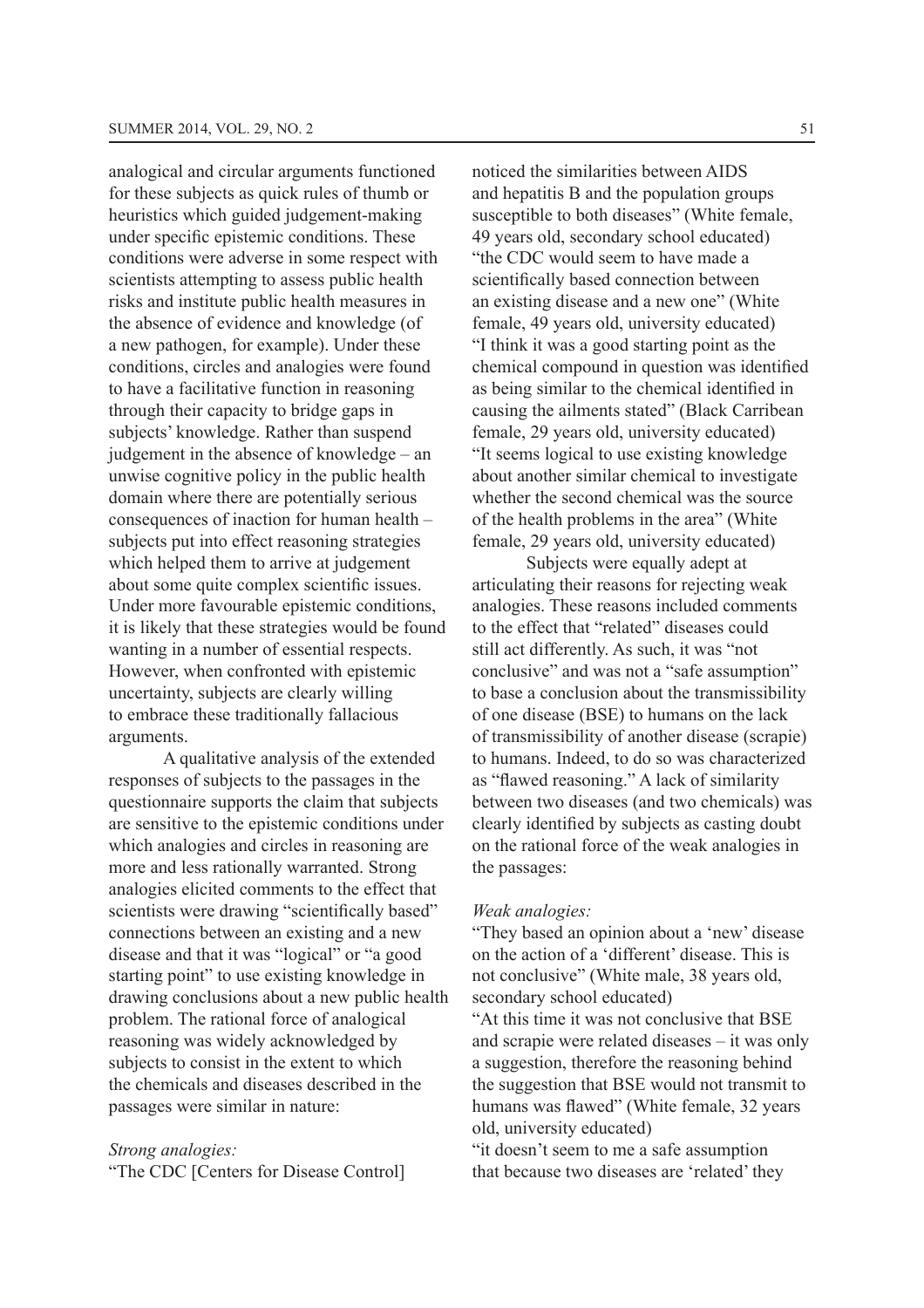will necessarily act in the same way as far as transmission to humans is concerned" (White male,  $62$  vears old, university educated) "The drugs had different chemical compositions and therefore may not have been similar enough to draw that conclusion" (White female,  $32$  years old, university educated)

In relation to circular arguments, an equally rich array of expressions was used by subjects to justify their judgements about the reasoning in the passages. Virtuous or valid circles were described in terms of good scientific method such as when the outcome of an inquiry provided confirmation of a scientific hypothesis. Virtuous circles were also characterized as a type of "better than nothing" reasoning, when scientists had "no real option" other than to use conclusiondependent evidence in order to advance an investigation. In both cases, practical considerations such as the time taken to conduct investigations and the urgency of a public health problem (highlighted in the occurrence of deaths, for example) were seen to justify reasoning which, under other circumstances, might not be judged in such favourable epistemic terms. (Nicholas Rescher has discussed *faute de mieux* (for lack of anything better) considerations in cognition and reasoning. See Rescher  $(2009)$  for an account of presumption in this context.)

#### *Virtuous circles:*

"All science is based on an assumption which is then used to determine testable hypothesis which can be used to prove or disprove the assumption" (White male, 25 years old, university educated)

"It's the most obvious explanation and lends itself to easy, quick verification. Time was obviously of the essence in this case" (White male, 56 years old, university educated) "In the situation described (*i.e.* no clear evidence) the scientists have no real option other than to set up what to their judgment (on the basis of their initial preliminary assessment of the situation) was a reasonable hypothesis and to test it" (White male, 62 years old, university educated)

"They had nothing else to go with. They had to make the assumption to test the hypothesis" (White male, 55 years old, university educated)

"The assumption could lead to others being monitored closely to prevent further deaths" (White female, 48 years old, university educated)

Passages which contained vicious circles elicited an equally wide-ranging set of evaluative comments from subjects. Vicious circles were described as examples of bad science or poor scientific method. Subjects stated that these circles were problematic because scientists overlooked evidence and did not consider other possible causes of diseases. Some subjects identified the reasoning as a type of "circularity," the latter term used in a strictly pejorative sense. (It is worth noting that no subject in the study used the term "circularity" in a positive epistemic sense. The standard meaning of this term appears to reflect its largely negative characterization in traditional logical literature.)

#### *Vicious circles:*

"blinkered approach...these people were trying to establish a cause, not exclude a particular option. Very bad science" (White male, 42) years old, university educated) "As they had prior assumptions about the cause of the disease, this may have influenced their methodology and also biased their results as they may have unknowingly fit the data to their assumptions to get the results they expected" (White female, 26 years old, university educated) "All possible causes should have been considered (say, genetic, chemical contamination, etc.)" (White male, 63 years) old, university educated)

"it may have prevented/hampered an adequate search for an alternative cause" (White male.  $50$  years old, university educated)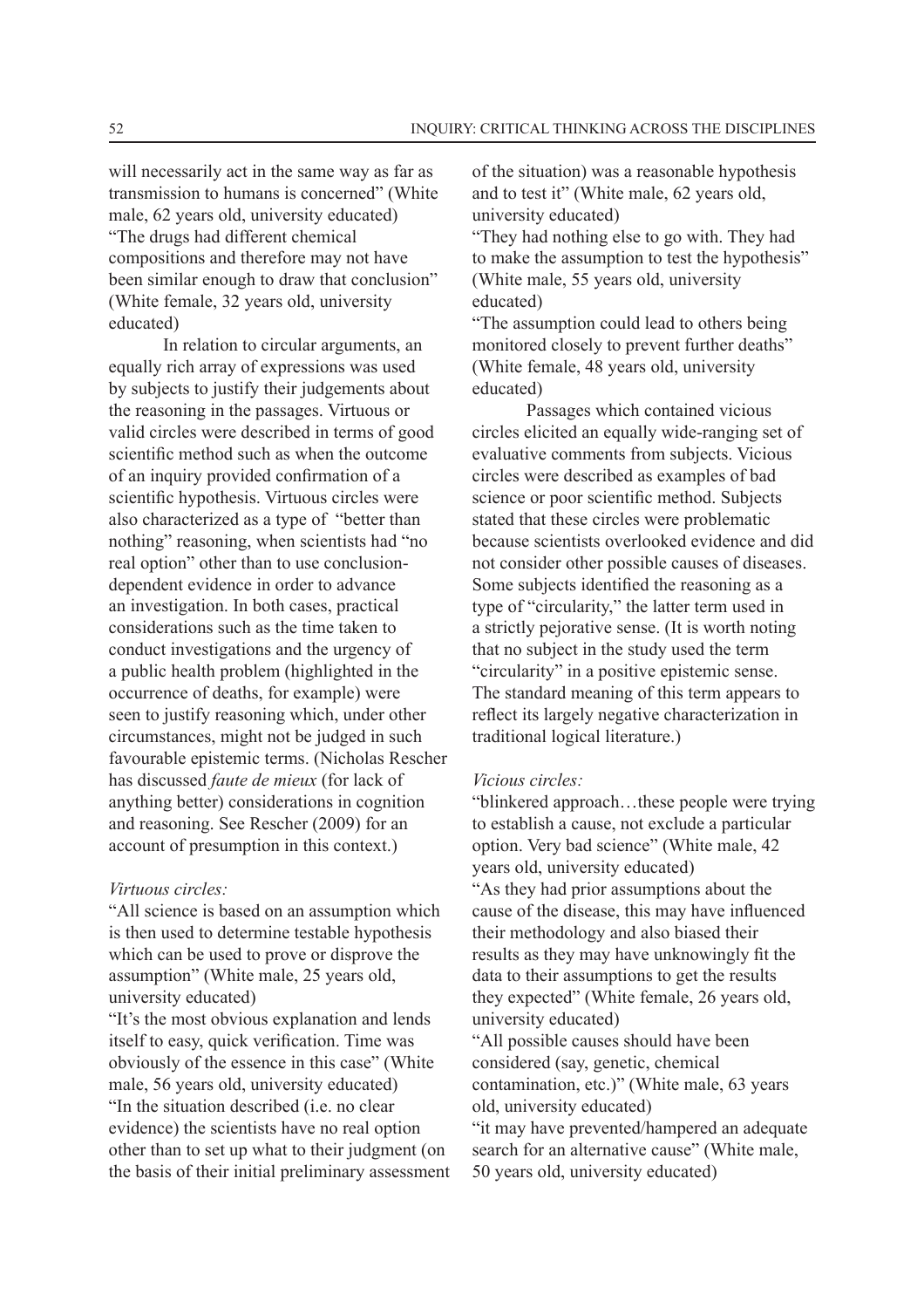"Assumption leads to a circularity  $\rightarrow$  if it's what you expect to find and disregard all other sources of evidence, it will be what is found" (White female, 45 years old, university educated)

Although the percentage figures obtained in this study suggest a number of clear trends in how subjects rated the analogies and circles in the passages, these were not supported by significant chi-square values. The lack of significant chi-square values in this study may be attributed to a couple of factors. Firstly, public health studies that examine human judgements typically employ a sample in excess of 1,000 subjects. This study obtained responses from 879 subjects. Despite extensive efforts to recruit more subjects, it was simply not possible to do so. Many subjects agreed to participate in the study, but did go on to complete and return the questionnaire. Some individuals reported that this was on account of the amount of time and degree of effort which was needed to complete the exercises. Other public health studies have tended to use shorter questionnaires in which subjects merely tick boxes or circle responses. Also, these studies often offer subjects a financial inducement for their participation. This was simply not possible within the resource constraints of the current investigation. It is likely that with a larger number of subjects, several chi-square values that approached significance would have fallen below the  $0.05$  significance level. Secondly, the test format required subjects to indicate one response from the following possible responses: (a) valid, (b) moderately valid, (c) not valid at all. It is possible that the use of three response categories weakened trends in the subjects' responses in terms of the statistical analysis. A simpler test format that made use of just two response categories (valid and not valid) may have resulted in statistically significant results. Certainly, these factors could be addressed in any further study in the area.

An experimental study of this type

must ultimately contribute to the development of theoretical frameworks that can be used to explain the heuristic reasoning processes at work in public health and other contexts. Certainly, the heuristic processing models that informed the risk assessment studies (see Section II) of Trumbo (2002) and Johnson  $(2005)$  seem powerless to accommodate the specific emphasis on informal fallacies as cognitive heuristics addressed in this paper. However, recent work by Douglas Walton is at least suggestive of what a theoretical account of fallacies-as-heuristics might look like. According to Walton  $(2010)$ , most of the informal fallacies are associated with an argumentation scheme and a corresponding parascheme. The argumentation scheme is part of a newer (in evolutionary terms) cognitive system which operates in a controlled, conscious and slow manner. This scheme asks critical questions of arguments, questions which are likely to expose logical weaknesses, if such weaknesses exist. The parascheme is a shorter version of the argumentation scheme. It is part of an older cognitive system which uses fast and frugal heuristics to achieve solutions to problems. Some of these heuristics involve jumping to conclusions, a cognitive strategy that can work well enough on some occasions but results in errors on other occasions. Walton demonstrates this heuristic view of the fallacies in relation to the argument from expert opinion (argumentum *ad verecundiam*). The parascheme of this argument omits assumptions, exceptions and one ordinary premise that are integral to the corresponding argumentation scheme. By neglecting these aspects, which confer a slow, deliberative character on reasoning, an arguer can employ a fast heuristic to the effect "if it's an expert opinion, defer to it" (Walton, 2010, p. 170).

Walton's approach has certain benefits for the view of fallacies presented in this paper. It achieves an important cognitive reorientation of the informal fallacies. This is a *sine qua non* of an account of the fallacies that construes them as *cognitive* heuristics which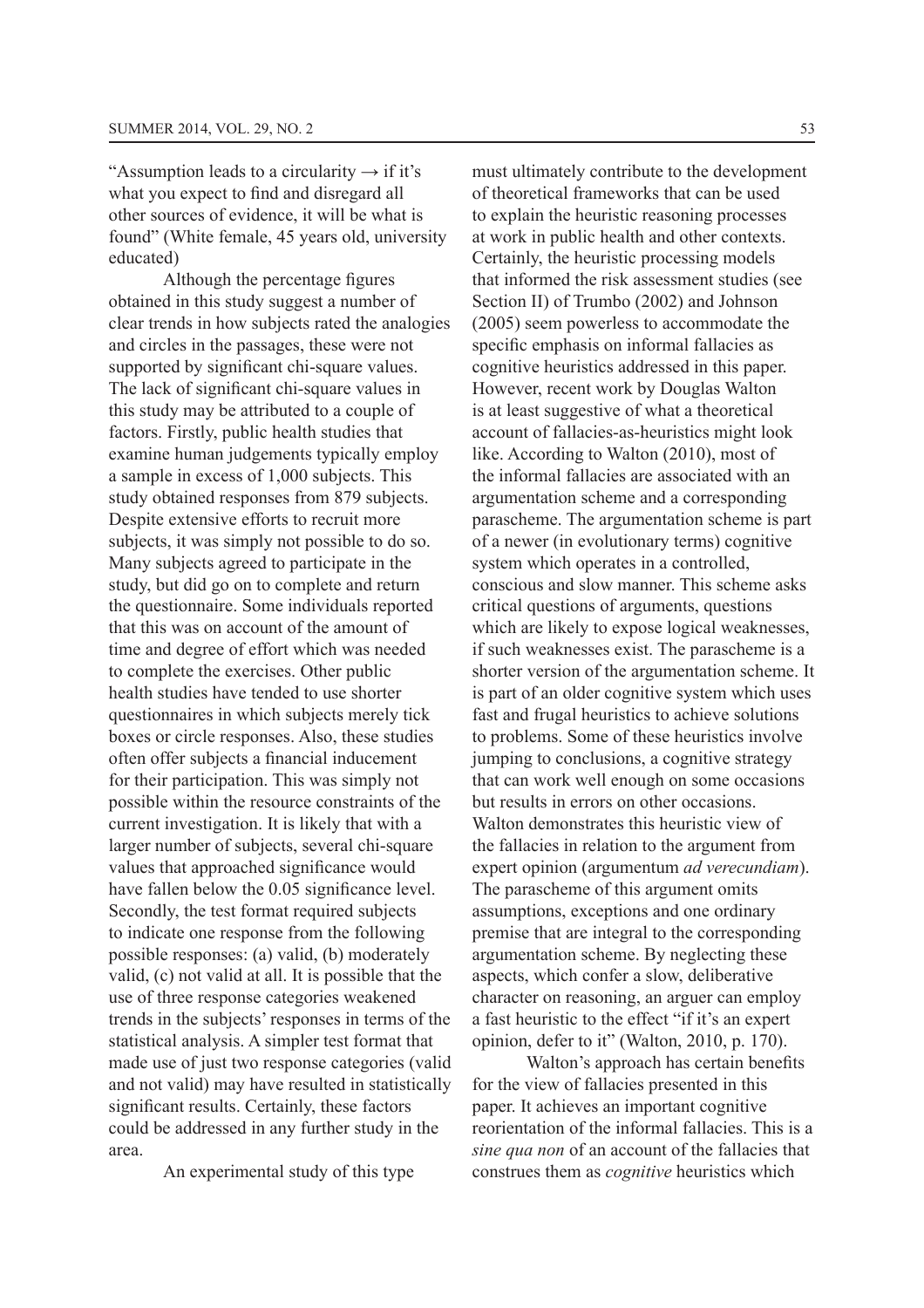have a facilitative function in public health *reasoning*. Notwithstanding its cognitive emphasis, Walton's approach retains a strong normative character such that informal fallacies are evaluated against the need to consider assumptions and exceptions which are typically bypassed by their corresponding heuristics: "To judge whether an alleged argument from ignorance is fallacious the heuristic has to be examined in relation to whether other assumptions and exceptions need to be taken into account that may be acceptable or not" (Walton, 2010, p. 178). Yet, these merits of Walton's approach must be considered alongside a couple of notable difficulties. One of the fallacies we have examined in this paper, circular argument- -also known as *petitio principii* or begging the question--is one of several fallacies which Walton (2010, p. 175) admits "do not appear to fit specific argumentation schemes, or benefit directly from schemes when it comes to analyzing them." In contrast, false analogy is amenable to analysis in terms of argumentation schemes. Also, on the account of fallacies presented in this paper, heuristics are not a matter of bypassing critical questions which attend an argumentation scheme (à la Walton), but rather they are mental shortcuts through a domain of expert knowledge which is beyond the cognitive grasp of the lay person. If anything, the results of this study suggest that people in fact do address, rather than bypass, critical questions when they engage in heuristic reasoning. It remains to be seen if Walton's approach can accommodate difficulties of this type and one or two others discussed in Cummings  $(2012a)$ . In the meantime, it is a firm basis upon which to build a theoretical account of a heuristic-based approach to the fallacies.

Quite apart from the logical and theoretical lessons of this investigation, there are also lessons for public health practitioners from the current study. This study has shown that the informal fallacies are capable of doing some important cognitive work in the

public health domain. Given that subjects are reasonably adept at recognizing the conditions under which circles and analogies in reasoning are more and less rationally warranted, public health practitioners should begin to exploit this valuable cognitive resource in their communications and interventions with the public. Public health communications with members of the public are frequently ignored, rejected or misunderstood. This results in poor compliance with a large range of measures which are designed to protect human health. Cases in point are the low uptake of vaccinations (e.g. measles, mumps, rubella (MMR), influenza) and the widespread neglect of measures which protect against the spread of infectious diseases (e.g. sexually transmitted infections). To the extent that lay people recognize the conditions under which circles and analogies in reasoning are more and less rationally warranted and are prepared to put this knowledge to use in making judgements about public health problems, it would seem eminently reasonable for practitioners in the public health field to frame messages and advice with these cognitive strategies in mind.

Public health practitioners should also be aware of one further and very important lesson for their field from the current study. That lesson is that a lack of knowledge is *not* the same as a lack of reasoning. Certainly, lay people do not have the knowledge of expert scientists in the public health domain and other scientific areas. There is no doubt, therefore, that they experience a lack of knowledge. But if this study demonstrates one thing it is that even lay people are capable of bringing to an assessment of public health problems a rich array of reasoning strategies which serve them well in arriving at judgements about those problems. It would be a serious mistake for public health practitioners to confuse a lack of knowledge on the part of lay people with a lack of reasoning and then proceed to construct public health communications and advice on this basis. The result would be a series of interventions which fail to engage with the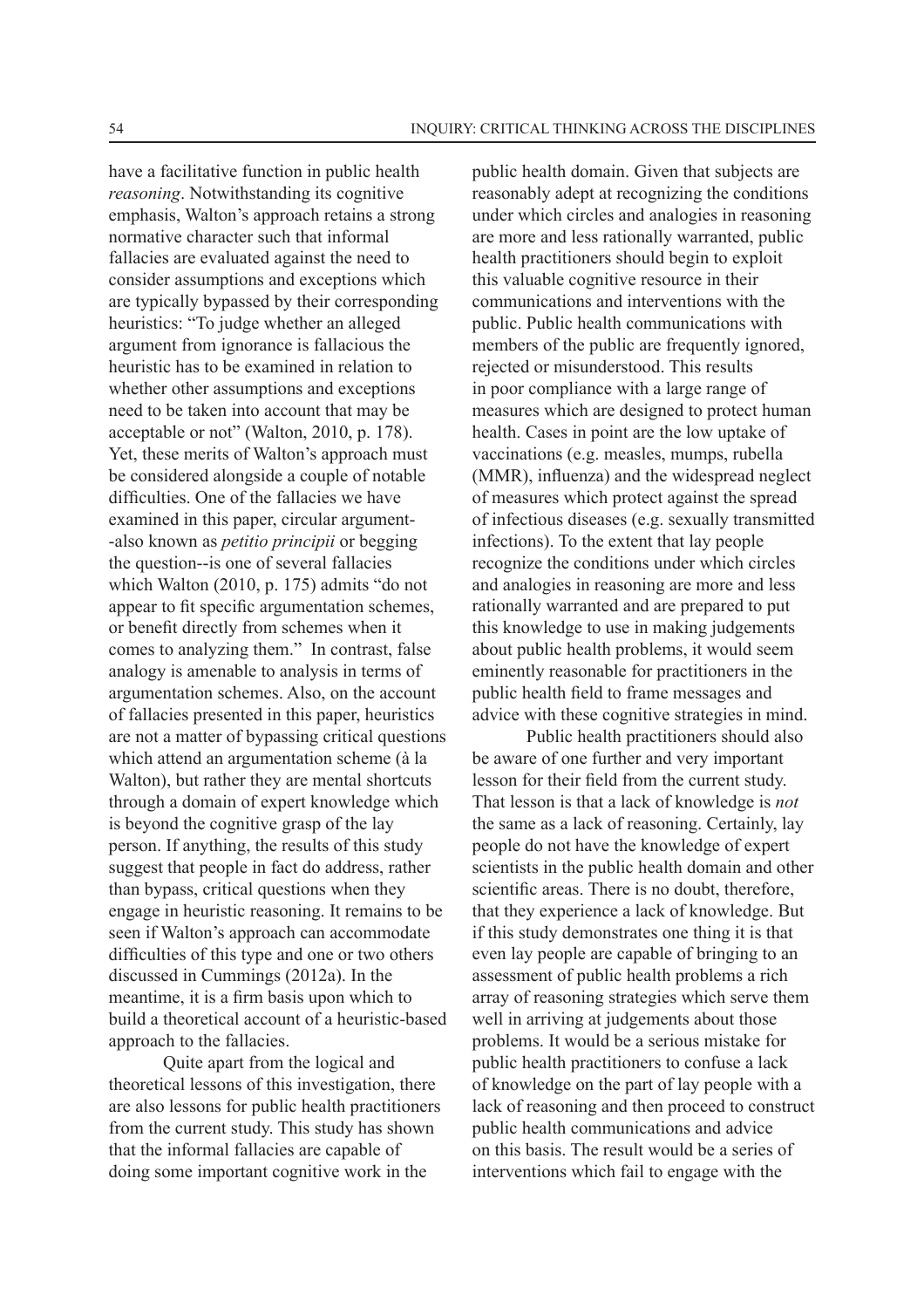rational cognitive strategies of the very people – members of the public – whose compliance is most needed in order to undertake effective public health work. So, in conclusion, it can be said that public health practitioners should certainly exploit the informal fallacies examined in this study. But a policy of actively circumventing these arguments is guaranteed to lead only to poor compliance with protective health measures on the part of the public.

#### **V. Summary**

This study is part of the first experimental investigation of a group of arguments called the informal fallacies in public health reasoning. These arguments have traditionally been examined by logicians and philosophers whose principal concern has been to describe their logical and epistemic features. The ability of lay people to recognize these features and employ these arguments as heuristics during reasoning about public health issues has not previously been considered by investigators. The study provides tentative evidence that lay subjects are adept at recognizing the conditions under which circular and analogical arguments are more and less rationally warranted. Moreover, they are capable of exercising this rational competence in order to arrive at judgements about complex public health problems. This finding has implications for recent theoretical models of the informal fallacies as cognitive heuristics. However, beyond the logical and theoretical implications of the current study, there are also implications for public health practitioners. To the extent that members of the public possess this particular rational competence and can apply it to public health problems, practitioners in the public health field, it is argued, should seek to exploit this competence in their communications with the public.

#### **References**

- Biro, J.I. (1984). Knowability, believability and begging the question: a reply to Sanford. *Metaphilosophy,* 247.
- Brown, W.R. (1989). Two traditions of analogy. *Informal Logic,*
- Browne, K. (2005). Snowball sampling: Using social networks to research nonheterosexual women. *International Journal of Social Research Methodology,*   $8(1), 47-60.$
- Cummings, L. (2000). Petitio principii: The case for non-fallaciousness. *Informal*  Logic, 20 (1), 1-18.
- Cummings, L. (2002). Reasoning under uncertainty: The role of two informal fallacies in an emerging scientific inquiry. *Informal Logic*
- Cummings, L. (2004). Analogical reasoning as a tool of epidemiological investigation. *Argumentation*
- Cummings, L. (2005). Giving science a bad name: Politically and commercially motivated fallacies in BSE inquiry. *Argumentation*
- Cummings, L. (2009). Emerging infectious diseases: Coping with uncertainty. *Argumentation*
- Cummings, L. (2010a). Pragma-dialectics. In L. Cummings (ed.) The Routledge *pragmatics encyclopedia*. London: Routledge, 337-338.
- Cummings, L. (2010b). *Rethinking the BSE Crisis: A study of scientific reasoning under uncertainty.* Dordrecht: Springer.
- Cummings, L. (2011). Considering risk assessment up close: The case of bovine spongiform encephalopathy. *Health, Risk & Society,*
- Cummings, L.  $(2012a)$ . Scaring the public: Fear appeal arguments in public health reasoning. *Informal Logic*
- Cummings, L.  $(2012b)$ . The contribution of informal logic to public health. *Perspectives in Public Health* 66-67.
- Cummings, L.  $(2012c)$ . The public health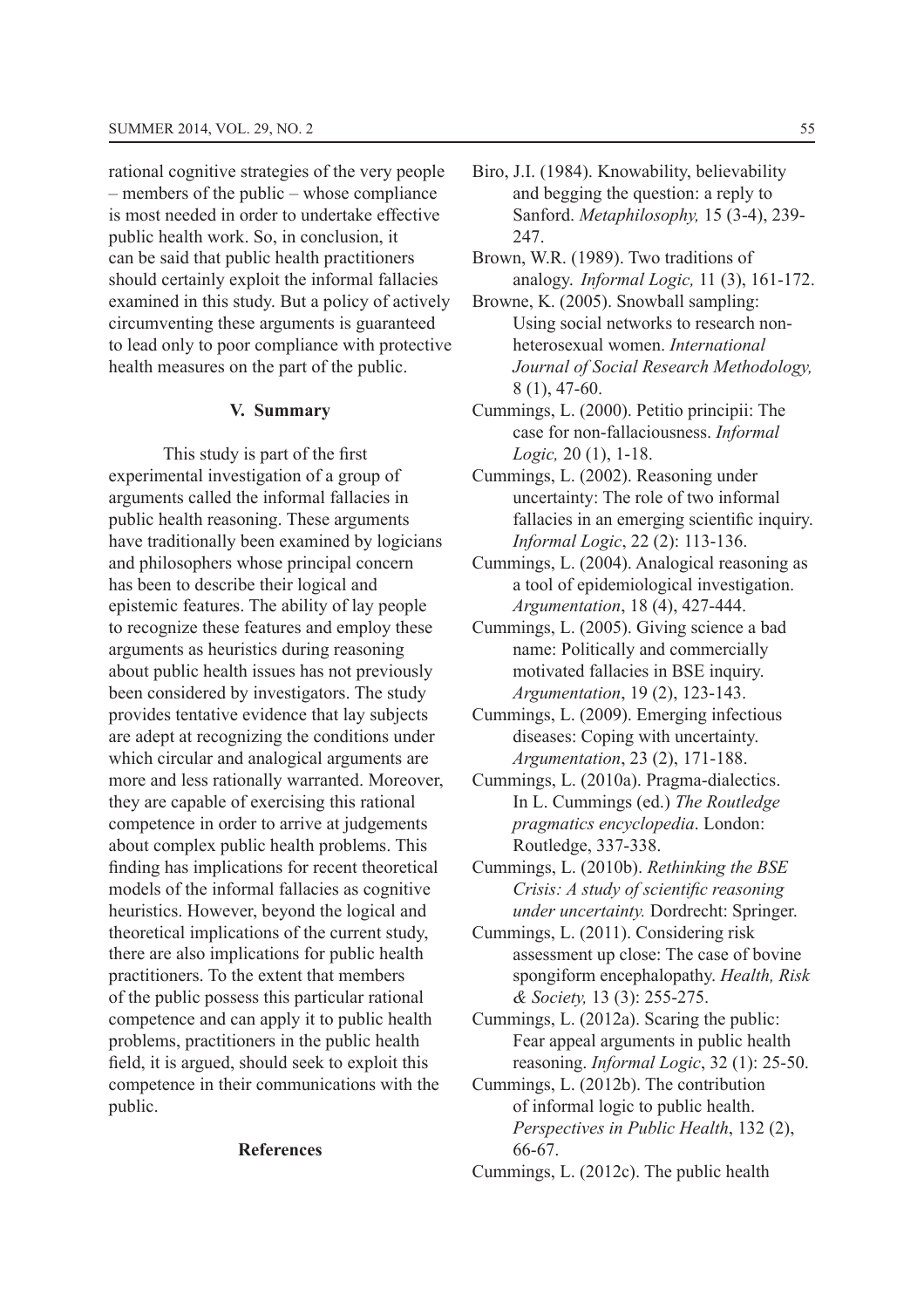scientist as informal logician. *International Journal of Public Health,*  57 (3), 649-650.

- Cummings, L. (2013a). Public health reasoning: Much more than deduction. *Archives of Public Health*
- Cummings, L. (2013b). Circular reasoning in public health. *Cogency*
- Cummings, L.  $(2014a)$ . Public health reasoning: A logical view of trust. *Cogency*
- Cummings, L. (2014b). Informal fallacies as cognitive heuristics in public health reasoning. *Informal Logic*
- Cummings, L. (2014c). The 'trust' heuristic: Arguments from authority in public health. *Health Communication* 1043-1056.
- Cummings, L. (2014d). Coping with uncertainty in public health: The use of heuristics. *Public Health* 394.
- Cummings, L. (2014e). Analogical reasoning in public health. *Journal of Argumentation in Context*, 3 (2), 169-197.
- Cummings, L. (2015a). Reasoning and *public health: New ways of coping with uncertainty.* Dordrecht: Springer.
- Cummings, L.  $(2015b)$ . The use of 'no evidence' statements in public health. *Informal Logic*
- Finocchiaro, M.A. (1994). Two empirical approaches to the study of reasoning. *Informal Logic*, 16 (1), 1-21.
- Gabbay, D.M. and Woods, J. (to appear). *Seductions and shortcuts: Fallacies in the cognitive economy.* Elsevier: North Holland.
- Glik, D.C. (2007). Risk communication for public health emergencies. *Annual Review of Public Health*, 28, 33-54.
- Guarini, M., Butchart, A., Smith, P.S. and Moldovan, A. (2009). Resources for research on analogy: A multi-disciplinary guide. *Informal Logic*
- Hamblin, C.L. (1970). *Fallacies*. London: Methuen.
- Hample, D. (1982). Dual coding, reasoning and fallacies. *Journal of the American Forensic Association*
- Hample, D.  $(1985)$ . A third perspective on argument. *Philosophy and Rhetoric*, 18  $(1), 1-22.$
- Hample, D. (1988). Argument: public and private, social and cognitive. *Journal of the American Forensic Association*, 25  $(1)$ , 13-19.
- Johnson, B. B.  $(2005)$ . Testing and expanding a model of cognitive processing of risk information. *Risk Analysis* 650.
- Johnson-Laird, P.N. and Byrne, R.M.J. (1991). Deduction. Hove, UK: Lawrence Erlbaum Associates.
- Kahneman, D. (2013). Thinking, fast and slow. New York: Farrar, Straus, and Giroux.
- Klahr, D. (2000). *Exploring science: The cognition and development of discovery processes*. Cambridge, MA: The MIT Press.
- Mill, *J. S.* (1978). *A system of logic ratiocinative and inductive, ed. J.M.* Robson, in *The collected works of John Stuart Mill,* vols. 7, 8. Toronto: University of Toronto Press.
- National Science Board. (2010). Science and *Engineering Indicators 2010*. Arlington, VA: National Science Foundation.
- Nov, C. (2008). Sampling knowledge: The hermeneutics of snowball sampling in qualitative research. *International Journal of Social Research Methodology*, 11 (4), 327-344.
- Perelman, Ch. (1982). The realm of rhetoric (trans. by William Kluback). Notre Dame, IN: University of Notre Dame Press.
- Perkins, D.N. (1989). Reasoning as it is and as it could be: An empirical perspective. In D.N. Topping, D.C. Crowell and V.N. Kobayashi (eds.) Thinking across *cultures: The third international conference on thinking.* Hillsdale, NJ: Lawrence Erlbaum Associates, 175-194.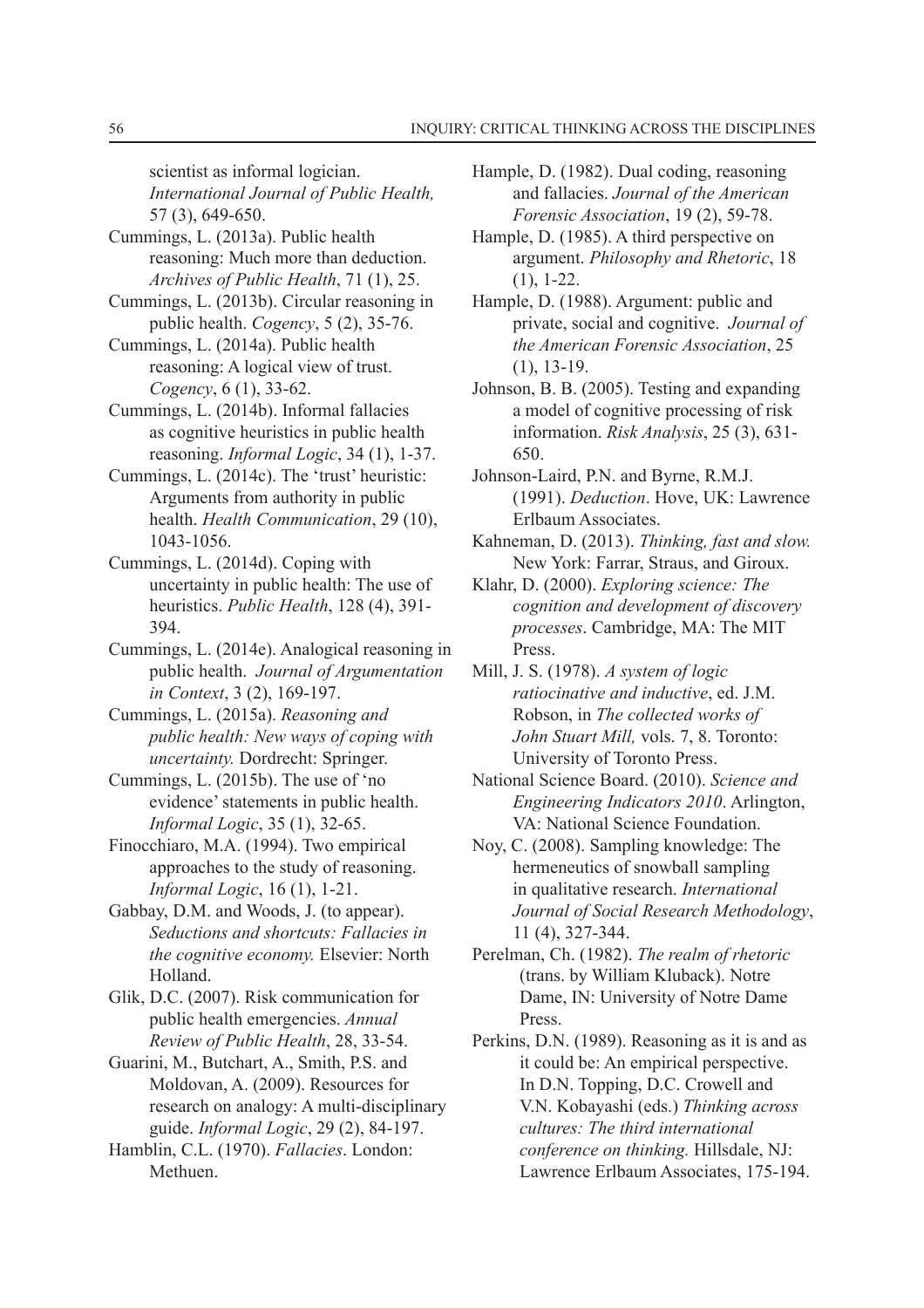- Perkins, D.N., Allen, R. and Hafner, J. (1983). Difficulties in everyday reasoning. In W. Maxwell (ed.) Thinking: The expanding *frontier.* Philadelphia: The Franklin Institute Press, 177-189.
- Rescher, N. (1977). Dialectics: A controversy*oriented approach to the theory of knowledge.* Albany, NY: State University of New York Press.
- Rescher, N. (2009). Plausibility and presumption. In D. Jacquette  $(ed.)$ *Reason, method, and value: A reader on the philosophy of Nicholas Rescher*. Heusenstamm: Ontos Verlag, 27-54.
- Simpson, C., Dealler, S. and Patterson, W.  $(1996)$ . Study shows need for better communication between government and doctors. *British Medical Journal*, 313, 1146-1147.
- Trumbo, C.W. (2002). Information processing and risk perception: An adaptation of the heuristic-systematic model. *Journal of Communication*
- Tversky, A. and Kahneman, D. (1974). Judgement under uncertainty: Heuristics and biases. *Science* 1131.
- Tversky, A. and Kahneman, D. (2004). *Belief in the law of small numbers. In E. Shafir (ed.) Preference, belief and similarity: Selected writings by Amos Tversky.*  Cambridge, MA: The MIT Press, 193- 202.
- van Eemeren, F.H. and Grootendorst, R. *Speech acts in argumentative discussions: A theoretical model for the analysis of discussions directed towards solving conflicts of opinion*. Dordrecht, Holland: Foris Publications.
- van Eemeren, F.H. and Grootendorst, R.  $(1995)$ . The pragma-dialectical approach to fallacies. In H.V. Hansen  $& R.C.$ Pinto (eds.) Fallacies: classical and *contemporary readings*. University Park, Pennsylvania: Pennsylvania State University Press, 130-144.

van Eemeren, F.H. and Grootendorst,

5*A systematic theory of argumentation: The pragma-dialectical approach*. Cambridge: Cambridge University Press.

- Walton, D.N. (1985). Are circular arguments necessarily vicious? *American Philosophical Quarterly* 274.
- Walton, D.N. (1992). Nonfallacious arguments from ignorance. *American Philosophical Quarterly*, 29 (4), 381-387.
- Walton, D.N. (2008). *Informal logic: A pragmatic approach. New York:*  Cambridge University Press.
- Walton, D.N. (2010). Why fallacies appear to be better arguments than they are. *Informal Logic*
- Wilson, C., Evans, G., Leppard, P. and Syrette, J.  $(2004)$ . Reactions to genetically modified food crops and how perception of risks and benefits influences consumers' information gathering. *Risk Analysis*
- Woods, J. (1995). Appeal to force. In H.V. Hansen & R.C. Pinto (eds) *Fallacies*: *Classical and contemporary readings*. Pennsylvania: The Pennsylvania State University Press, 240-250.
- Woods, J. (2004). The death of argument: *Fallacies in agent-based reasoning. Dordrecht*: Kluwer Academic Publishers.
- Woods, J. and Walton, D. (1975). Petitio principia. *Synthese*

#### **Acknowledgements**

The author acknowledges with gratitude the assistance of the following people and organizations in the recruitment of subjects for this study: Peter Homa (Chief Executive, Nottingham University Hospitals NHS Trust). Susan James (Chief Executive, The Roval Derby Hospital), Mark Lewis (Managing) Director, John Lewis, Nottingham), Julie Bowley (General Manager, Roko health club, Nottingham), Simon Skelson (General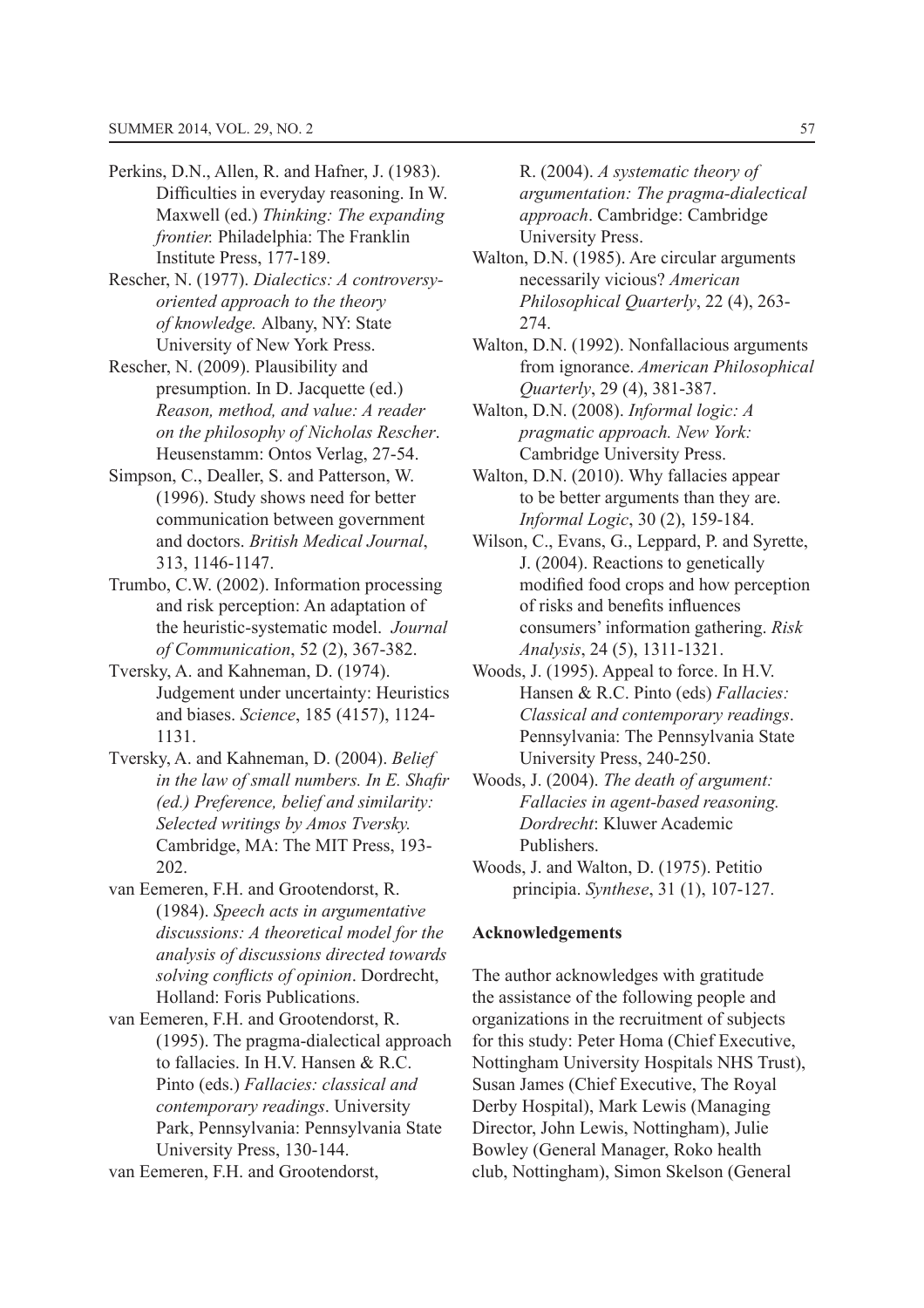Manager, David Lloyd health club, Nottingham). The assistance of Dr Kevin Perrett (Consultant in Public Health Medicine, Manchester NHS) and Dr Vinod Tohani (formerly Consultant in Communicable Disease Control and Public Health Medicine, Southern Health and Social Services Board, Northern Ireland) is also gratefully acknowledged. Special thanks go to Gavin Brookes (SPUR student, Nottingham Trent University), who played a key role in the formal recruitment activities undertaken as part of this study. The comments of an anonymous reviewer of this paper were particularly insightful and are gratefully acknowledged. Professor Frank Fair (Managing Editor, *INQUIRY*) undertook extensive editorial work on this paper. I am most grateful to him for his contribution.

#### **Author Information**

Professor Louise Cummings is in the School of Arts and Humanities, Nottingham Trent University, Clifton Campus, Clifton Lane, Nottingham, NG11 8NS, England, UK. Her email address is louise.cummings@ntu.ac.uk.

# **Appendix**

**TABLE A:** Subject characteristics

|                  | <b>SUBJECT CHARACTERISTICS</b><br>$(total = 879$ subjects)             |
|------------------|------------------------------------------------------------------------|
| <b>AGE</b>       | Average: 43.8 years<br>Range: 18-65 years                              |
| <b>GENDER</b>    | Male: 292 subjects<br>Female: 587 subjects                             |
| <b>EDUCATION</b> | University level: 589 subjects<br>Secondary school level: 290 subjects |